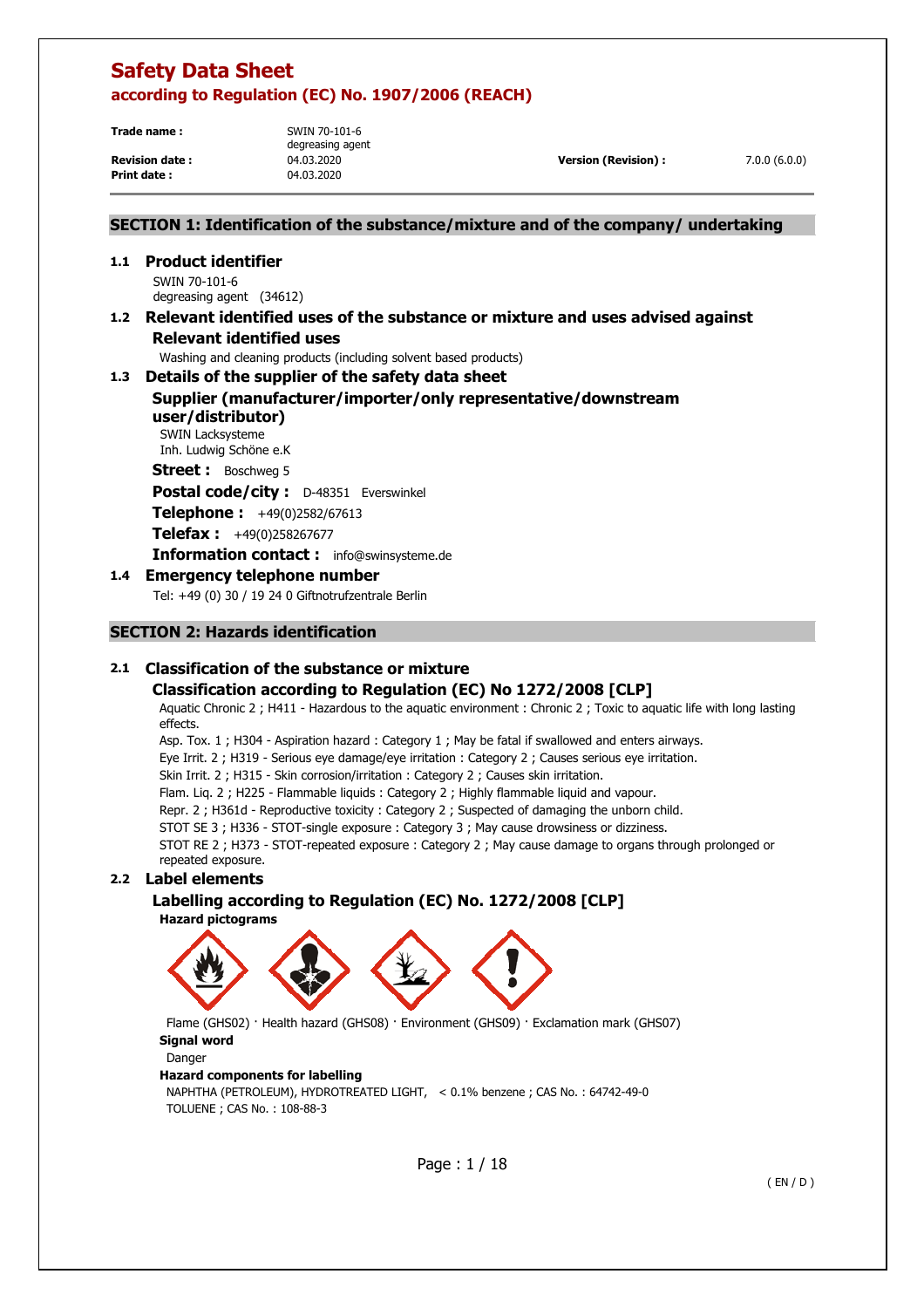| Trade name:           | SWIN 70-101-6<br>degreasing agent |                      |              |
|-----------------------|-----------------------------------|----------------------|--------------|
| <b>Revision date:</b> | 04.03.2020                        | Version (Revision) : | 7.0.0(6.0.0) |
| Print date :          | 04.03.2020                        |                      |              |

| XYLENE ; CAS No.: 1330-20-7<br>ETHYLBENZENE; CAS No.: 100-41-4 |                                                                                                   |
|----------------------------------------------------------------|---------------------------------------------------------------------------------------------------|
| <b>Hazard statements</b>                                       |                                                                                                   |
| H <sub>225</sub>                                               | Highly flammable liquid and vapour.                                                               |
| H304                                                           | May be fatal if swallowed and enters airways.                                                     |
| H361d                                                          | Suspected of damaging the unborn child.                                                           |
| H373                                                           | May cause damage to organs through prolonged or repeated exposure.                                |
| H315                                                           | Causes skin irritation.                                                                           |
| H319                                                           | Causes serious eye irritation.                                                                    |
| H336                                                           | May cause drowsiness or dizziness.                                                                |
| H411                                                           | Toxic to aquatic life with long lasting effects.                                                  |
| <b>Precautionary statements</b>                                |                                                                                                   |
| P <sub>210</sub>                                               | Keep away from heat, hot surfaces, sparks, open flames and other ignition sources. No<br>smoking. |
| P <sub>260</sub>                                               | Do not breathe vapours/spray.                                                                     |
| P280                                                           | Wear protective gloves/protective clothing/eye protection/face protection.                        |
| P310                                                           | Immediately call a POISON CENTER/doctor.                                                          |
| P331                                                           | Do NOT induce vomiting.                                                                           |
| P370+P378                                                      | In case of fire: Use foam to extinguish.                                                          |

### **Additional information**

P240 - Ground and bond container and receiving equipment. P241 - Use explosion-proof electrical/ventilating/lighting equipment. P242 - Use non-sparking tools. P243 - Take action to prevent static discharges. P302+P352 - IF ON SKIN: Wash with plenty of water. P305+P351+P338 - IF IN EYES: Rinse cautiously with water for several minutes. Remove contact lenses, if present and easy to do. Continue rinsing. P362+P364 - Take off contaminated clothing and wash it before reuse.

### **2.3 Other hazards**

The substances in the mixture do not meet the PBT/vPvB criteria according to REACH, annex XIII.

### **SECTION 3: Composition/information on ingredients**

## **3.2 Mixtures**

### **Hazardous ingredients**

| 920-750-0; CAS No.: 64742-49-0                     | NAPHTHA (PETROLEUM), HYDROTREATED LIGHT, < 0.1% benzene ; REACH registration No. : 01-2119473851-33 ; EC No. :                                       |
|----------------------------------------------------|------------------------------------------------------------------------------------------------------------------------------------------------------|
| Weight fraction:                                   | $\geq$ 50 - < 100 %                                                                                                                                  |
| Classification 1272/2008 [CLP] :                   | Flam. Lig. 2; H225 Asp. Tox. 1; H304 STOT SE 3; H336 Aguatic Chronic 2; H411                                                                         |
|                                                    | TOLUENE; REACH registration No.: 01-2119471310-51; EC No.: 203-625-9; CAS No.: 108-88-3                                                              |
| Weight fraction:                                   | $\geq$ 20 - < 25 %                                                                                                                                   |
| Classification 1272/2008 [CLP] :                   | Flam. Liq. 2 ; H225 Asp. Tox. 1 ; H304 Repr. 2 ; H361d STOT RE 2 ; H373 Skin<br>Irrit. 2 ; H315 STOT SE 3 ; H336                                     |
|                                                    | XYLENE; REACH registration No.: 01-2119488216-32; EC No.: 215-535-7; CAS No.: 1330-20-7                                                              |
| Weight fraction:                                   | $\geq 10 - 5.20 \%$                                                                                                                                  |
| Classification 1272/2008 [CLP] :                   | Flam. Lig. 3; H226 Asp. Tox. 1; H304 STOT RE 2; H373 Acute Tox. 4; H312<br>Acute Tox. 4; H332 Skin Irrit. 2; H315 Eye Irrit. 2; H319 STOT SE 3; H335 |
| ETHYLBENZENE; EC No.: 202-849-4; CAS No.: 100-41-4 |                                                                                                                                                      |
| Weight fraction:                                   | $\geq$ 5 - < 10 %                                                                                                                                    |
| Classification $1272/2008$ [CLP] :                 | Flam. Lig. 2; H225 Asp. Tox. 1; H304 STOT RE 2; H373 Acute Tox. 4; H332                                                                              |
|                                                    | PROPAN-2-OL; REACH registration No.: 01-2119457558-25; EC No.: 200-661-7; CAS No.: 67-63-0                                                           |
| Weight fraction:                                   | $\geq 5 - < 10 \%$                                                                                                                                   |
| Classification 1272/2008 [CLP]:                    | Flam. Lig. 2; H225 Eye Irrit. 2; H319 STOT SE 3; H336                                                                                                |
|                                                    |                                                                                                                                                      |

### **Additional information**

Full text of H- and EUH-phrases: see section 16.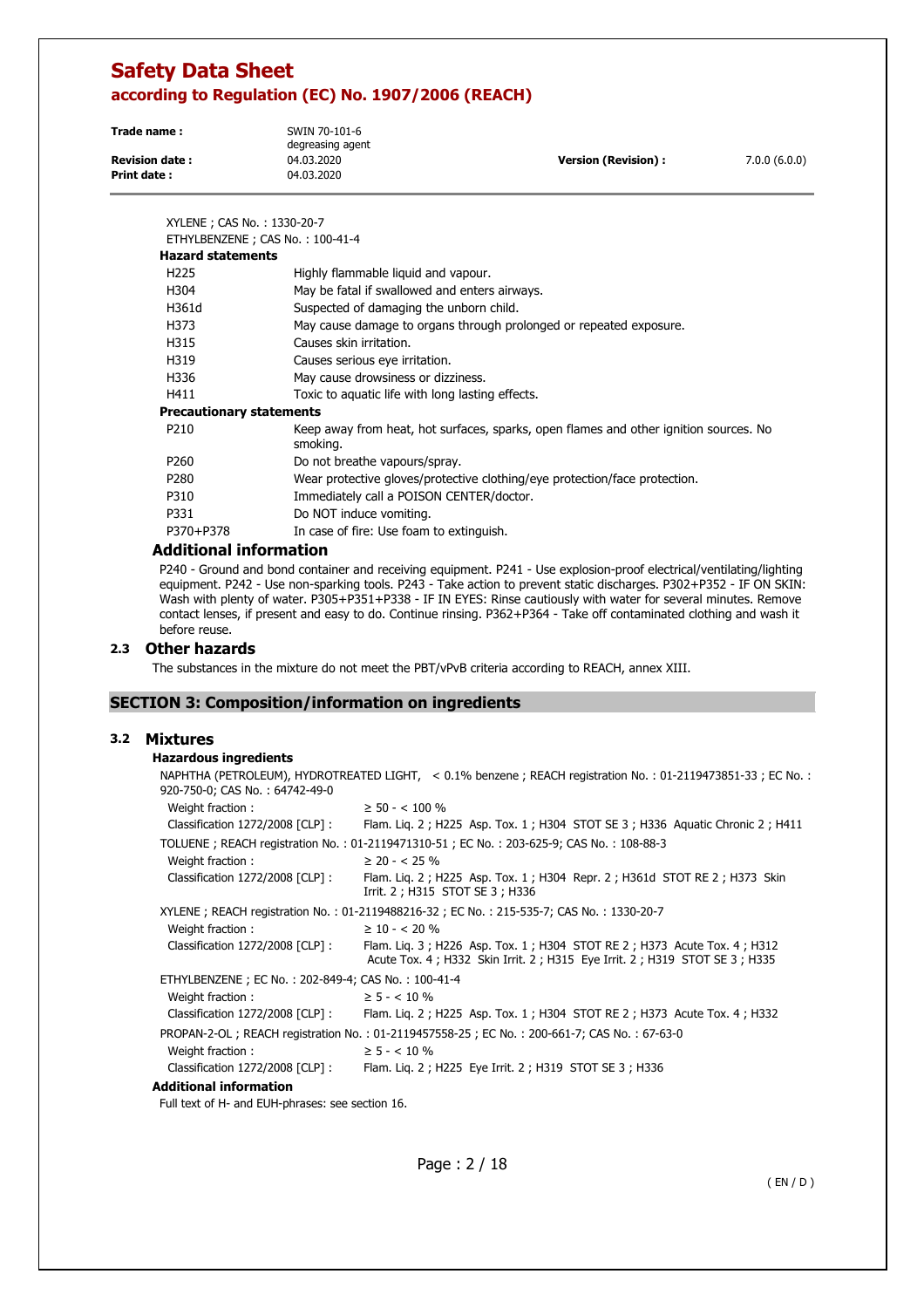**Trade name :** SWIN 70-101-6

**Print date :** 04.03.2020

degreasing agent

**Revision date :** 04.03.2020 **Version (Revision) :** 7.0.0 (6.0.0)

### **SECTION 4: First aid measures**

## **4.1 Description of first aid measures**

### **General information**

In case of accident or unwellness, seek medical advice immediately (show directions for use or safety data sheet if possible). Remove affected person from the danger area and lay down. Observe risk of aspiration if vomiting occurs. If unconscious place in recovery position and seek medical advice. Remove contaminated, saturated clothing immediately.

### **Following inhalation**

Inhalation of vapours or spray/mists

Consult a doctor immediately in the case of inhaling spray mist and show him packing or label. Provide fresh air.

### **In case of skin contact**

After contact with skin, wash immediately with plenty of water and soap.

### **After eye contact**

In case of contact with eyes flush immediately with plenty of flowing water for 10 to 15 minutes holding eyelids apart and consult an ophthalmologist.

### **After ingestion**

Do NOT induce vomiting. Call a physician immediately.

- **4.2 Most important symptoms and effects, both acute and delayed**  Dizziness Headache Nausea Impairment of vision Vomiting
- **4.3 Indication of any immediate medical attention and special treatment needed**  None

### **SECTION 5: Firefighting measures**

### **5.1 Extinguishing media**

### **Suitable extinguishing media**

alcohol resistant foam Extinguishing powder Carbon dioxide (CO2) Water spray

### **Unsuitable extinguishing media**

Full water jet

### **5.2 Special hazards arising from the substance or mixture**

In case of fire may be liberated: Pyrolysis products, toxic Carbon monoxide Carbon dioxide (CO2)

### **5.3 Advice for firefighters**

Do not inhale explosion and combustion gases. Special protective equipment for firefighters Wear a self-contained breathing apparatus and chemical protective clothing.

### **5.4 Additional information**

Collect contaminated fire extinguishing water separately. Do not allow entering drains or surface water. Move undamaged containers from immediate hazard area if it can be done safely. Use water spray jet to protect personnel and to cool endangered containers.

### **SECTION 6: Accidental release measures**

### **6.1 Personal precautions, protective equipment and emergency procedures**

See protective measures under point 7 and 8.

### **For non-emergency personnel**

Use personal protection equipment. Remove all sources of ignition. Wear breathing apparatus if exposed to vapours/dusts/aerosols.

### **For emergency responders**

Use appropriate respiratory protection. Remove persons to safety. Prevent spread over a wide area (e.g. by

Page : 3 / 18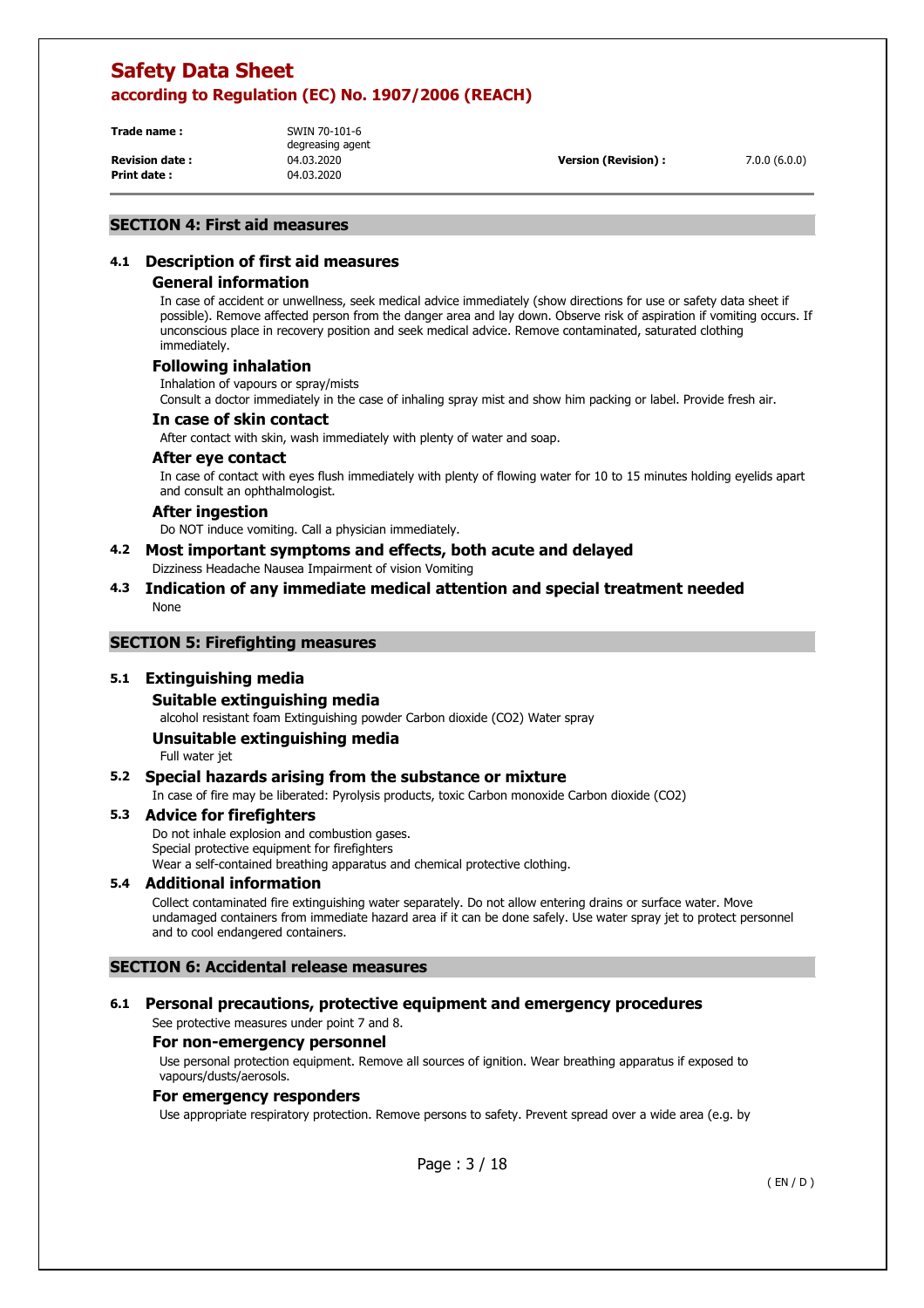| Trade name :          | SWIN 70-101-6<br>degreasing agent |                            |              |
|-----------------------|-----------------------------------|----------------------------|--------------|
| <b>Revision date:</b> | 04.03.2020                        | <b>Version (Revision):</b> | 7.0.0(6.0.0) |
| <b>Print date:</b>    | 04.03.2020                        |                            |              |

containment or oil barriers).

### **6.2 Environmental precautions**

Do not allow to enter into soil/subsoil. Do not allow to enter into surface water or drains. Retain contaminated washing water and dispose it.

### **6.3 Methods and material for containment and cleaning up**

Absorb with liquid-binding material (e.g. sand, diatomaceous earth, acid- or universal binding agents). Collect in closed and suitable containers for disposal. Clear contaminated areas thoroughly.

### **6.4 Reference to other sections**

Safe handling: see section 7 Disposal: see section 13 Personal protection equipment: see section 8

### **SECTION 7: Handling and storage**



### **7.1 Precautions for safe handling**

Use explosion-proof machinery, apparatus, ventilation facilities, tools etc. If handled uncovered, arrangements with local exhaust ventilation have to be used. If local exhaust ventilation is not possible or not sufficient, the entire working area must be ventilated by technical means. Only use the material in places where open light, fire and other flammable sources can be kept away. Wear personal protection equipment (refer to section 8). Avoid: generation/formation of aerosols

It is recommended to design all work processes always so that the following is excluded: Inhalation Skin contact Eye contact

### **Protective measures**

All work processes must always be designed so that the following is excluded: Inhalation of vapours or spray/mists Skin contact Eye contact Take precautionary measures against static discharges.

### **Measures to prevent fire**

Keep away from sources of ignition - No smoking. Usual measures for fire prevention. Vapours are heavier than air, spread along floors and form explosive mixtures with air. Keep away from sources of heat (e.g. hot surfaces), sparks and open flames. Provide earthing of containers, equipment, pumps and ventilation facilities. Use only antistatically equipped (spark-free) tools. Wear anti-static footwear and clothing Take precautionary measures against static discharges.

#### **Measures to prevent aerosol and dust generation**

Vapours/aerosols must be exhausted directly at the point of origin. Use only in well-ventilated areas.

#### **Environmental precautions**

Shafts and sewers must be protected from entry of the product.

### **7.2 Conditions for safe storage, including any incompatibilities**

### **Hints on joint storage**

**Storage class (TRGS 510) :** 3

### **Further information on storage conditions**

Keep container tightly closed. Keep/Store only in original container.

### **7.3 Specific end use(s)**

Observe technical data sheet.

### **SECTION 8: Exposure controls/personal protection**

### **8.1 Control parameters**

### **Occupational exposure limit values**

NAPHTHA (PETROLEUM), HYDROTREATED LIGHT, < 0.1% benzene ; CAS No. : 64742-49-0

Page : 4 / 18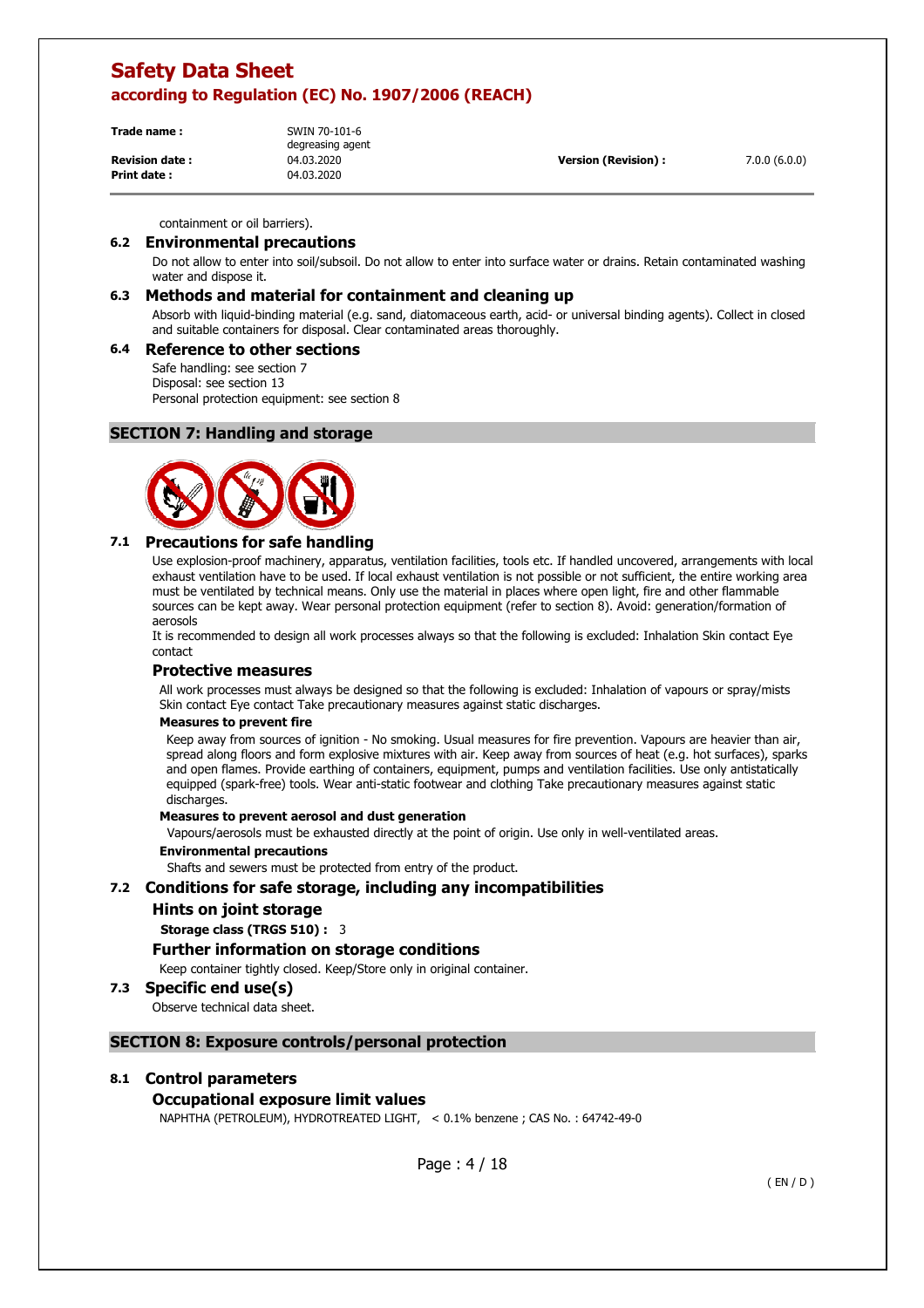**Trade name :** SWIN 70-101-6 degreasing agent **Revision date :** 04.03.2020 **Version (Revision) :** 7.0.0 (6.0.0) **Print date :** 04.03.2020

| Limit value type (country of origin) : TRGS 900 (D)<br>Limit value:<br>Version:<br>TOLUENE ; CAS No.: 108-88-3 | 550 mg/m <sup>3</sup><br>29.03.2019                         |
|----------------------------------------------------------------------------------------------------------------|-------------------------------------------------------------|
| Limit value type (country of origin) : TRGS 900 (D)<br>Limit value:<br>Peak limitation:<br>Remark:<br>Version: | 50 ppm $/190 \text{ mg/m}^3$<br>4(II)<br>H, Y<br>07.06.2018 |
| Limit value type (country of origin) : STEL (EC)<br>Limit value:<br>Remark:<br>Version:                        | 100 ppm / 384 mg/m <sup>3</sup><br>н<br>31.01.2018          |
| Limit value type (country of origin) : TWA (EC)<br>Limit value:<br>Remark:<br>Version:                         | 50 ppm / $192 \text{ mg/m}^3$<br>н<br>31.01.2018            |
| XYLENE; CAS No.: 1330-20-7                                                                                     |                                                             |
| Limit value type (country of origin) : TRGS 900 (D)<br>Limit value:<br>Peak limitation:<br>Remark:             | 100 ppm / $440 \text{ mg/m}^3$<br>2(II)<br>H.               |
| Version:<br>Limit value type (country of origin) : STEL (EC)<br>Limit value:<br>Remark:                        | 07.06.2018<br>100 ppm / $442 \text{ mg/m}^3$<br>н           |
| Version:                                                                                                       | 31.01.2018                                                  |
| Limit value type (country of origin) : TWA (EC)                                                                |                                                             |
| Limit value:                                                                                                   | 50 ppm / $221 \text{ mg/m}^3$                               |
| Remark:                                                                                                        | н                                                           |
| Version:                                                                                                       | 31.01.2018                                                  |
| ETHYLBENZENE; CAS No.: 100-41-4<br>Limit value type (country of origin) : TRGS 900 (D)                         |                                                             |
| Limit value:                                                                                                   | 20 ppm / $88 \text{ mg/m}^3$                                |
| Peak limitation:                                                                                               | 2(II)                                                       |
| Remark:                                                                                                        | H, Y                                                        |
| Version:                                                                                                       | 07.06.2018                                                  |
| Limit value type (country of origin) : STEL (EC)                                                               |                                                             |
| Limit value:<br>Remark:                                                                                        | 200 ppm / 884 mg/m <sup>3</sup><br>н                        |
| Version:                                                                                                       | 31.01.2018                                                  |
| Limit value type (country of origin) : TWA (EC)                                                                |                                                             |
| Limit value :                                                                                                  | 100 ppm / $442 \text{ mg/m}^3$                              |
| Remark:                                                                                                        | н                                                           |
| Version:                                                                                                       | 31.01.2018                                                  |
| PROPAN-2-OL; CAS No.: 67-63-0                                                                                  |                                                             |
| Limit value type (country of origin) : TRGS 900 (D)<br>Limit value:                                            | 200 ppm / 500 mg/m <sup>3</sup>                             |
| Peak limitation:                                                                                               | 2(II)                                                       |
| Remark:                                                                                                        | Y                                                           |
| Version:                                                                                                       | 07.06.2018                                                  |
| <b>Biological limit values</b>                                                                                 |                                                             |
|                                                                                                                |                                                             |

TOLUENE ; CAS No. : 108-88-3 Limit value type (country of origin) : TRGS 903 ( D )

Page : 5 / 18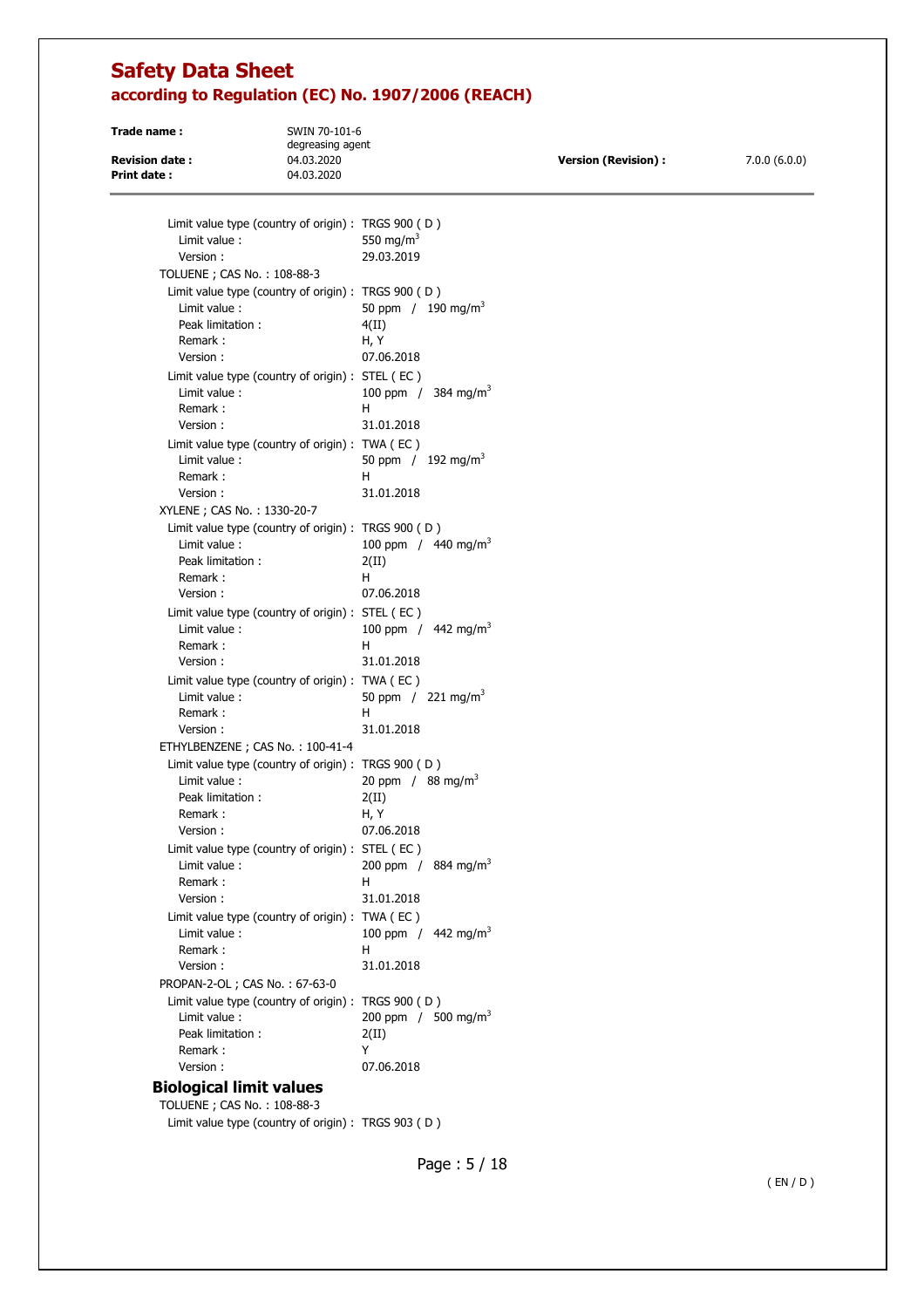| Trade name:                                 | SWIN 70-101-6                                       |                                                                                                           |              |
|---------------------------------------------|-----------------------------------------------------|-----------------------------------------------------------------------------------------------------------|--------------|
|                                             | degreasing agent                                    |                                                                                                           |              |
| <b>Revision date:</b><br><b>Print date:</b> | 04.03.2020<br>04.03.2020                            | <b>Version (Revision):</b>                                                                                | 7.0.0(6.0.0) |
|                                             |                                                     |                                                                                                           |              |
| Parameter:                                  |                                                     | Toluene / Whole blood (B) / Immediately after exposure                                                    |              |
| Limit value :                               |                                                     | $0,6$ mg/l                                                                                                |              |
| Version:                                    |                                                     | 07.06.2018                                                                                                |              |
|                                             | Limit value type (country of origin) : TRGS 903 (D) |                                                                                                           |              |
|                                             |                                                     | o-Cresol / Urine (U) / End of exposure or end of shift; At long term exposure: after                      |              |
| Parameter:<br>Limit value:                  |                                                     | several previous shifts                                                                                   |              |
| Version:                                    |                                                     | $1,5$ mg/l<br>07.06.2018                                                                                  |              |
| XYLENE; CAS No.: 1330-20-7                  |                                                     |                                                                                                           |              |
|                                             | Limit value type (country of origin) : TRGS 903 (D) |                                                                                                           |              |
| Parameter:                                  |                                                     | Methylhippuric acid / Urine (U) / End of exposure or end of shift                                         |              |
| Limit value:                                |                                                     | 2000 mg/l                                                                                                 |              |
| Version:                                    |                                                     | 07.06.2018                                                                                                |              |
|                                             | ETHYLBENZENE; CAS No.: 100-41-4                     |                                                                                                           |              |
|                                             | Limit value type (country of origin) : TRGS 903 (D) |                                                                                                           |              |
| Parameter:                                  |                                                     | Mandelic acid + Phenylglyoxyl acid / Urine (U) / End of exposure or end of shift                          |              |
| Limit value:                                |                                                     | 250 mg/g Kr                                                                                               |              |
| Version:                                    |                                                     | 07.06.2018                                                                                                |              |
| PROPAN-2-OL; CAS No.: 67-63-0               |                                                     |                                                                                                           |              |
|                                             | Limit value type (country of origin) : TRGS 903 (D) |                                                                                                           |              |
| Parameter:                                  |                                                     | Acetone / Whole blood (B) / End of exposure or end of shift                                               |              |
| Limit value:                                |                                                     | $25 \text{ mg/l}$                                                                                         |              |
| Version:                                    |                                                     | 07.06.2018                                                                                                |              |
|                                             | Limit value type (country of origin) : TRGS 903 (D) |                                                                                                           |              |
| Parameter:                                  |                                                     | Acetone / Urine (U) / End of exposure or end of shift                                                     |              |
| Limit value :                               |                                                     | $25 \text{ mg/l}$                                                                                         |              |
| Version:                                    |                                                     | 07.06.2018                                                                                                |              |
|                                             | <b>DNEL/DMEL and PNEC values</b>                    |                                                                                                           |              |
| <b>DNEL/DMEL</b>                            |                                                     |                                                                                                           |              |
| Limit value type :                          |                                                     | DNEL worker (systemic) (NAPHTHA (PETROLEUM), HYDROTREATED LIGHT, < 0.1%<br>benzene; CAS No.: 64742-49-0)  |              |
| Exposure route:                             |                                                     | Dermal                                                                                                    |              |
| Exposure frequency:                         |                                                     | Long-term                                                                                                 |              |
| Limit value :                               |                                                     | 773 mg/kg                                                                                                 |              |
| Safety factor:                              |                                                     | 24 h                                                                                                      |              |
| Limit value type :                          |                                                     | DNEL worker (systemic) ( NAPHTHA (PETROLEUM), HYDROTREATED LIGHT, < 0.1%<br>benzene; CAS No.: 64742-49-0) |              |
| Exposure route:                             |                                                     | Inhalation                                                                                                |              |
| Exposure frequency:                         |                                                     | Long-term                                                                                                 |              |
| Limit value:                                |                                                     | 2035 mg/m <sup>3</sup><br>DNEL worker (local) (TOLUENE; CAS No.: 108-88-3)                                |              |
| Limit value type :<br>Exposure route :      |                                                     | Inhalation                                                                                                |              |
| Exposure frequency:                         |                                                     | Short-term (acute)                                                                                        |              |
| Limit value :                               |                                                     | 384 mg/m <sup>3</sup>                                                                                     |              |
| Limit value type :                          |                                                     | DNEL worker (local) (TOLUENE; CAS No.: 108-88-3)                                                          |              |
| Exposure route:                             |                                                     | Inhalation                                                                                                |              |
| Exposure frequency:                         |                                                     | Long-term                                                                                                 |              |
| Limit value :                               |                                                     | 192 mg/m <sup>3</sup>                                                                                     |              |
| Limit value type :                          |                                                     | DNEL worker (systemic) (TOLUENE; CAS No.: 108-88-3)                                                       |              |
| Exposure route :                            |                                                     | Dermal                                                                                                    |              |
| Exposure frequency:                         |                                                     | Long-term                                                                                                 |              |
| Limit value:                                |                                                     | 384 mg/kg                                                                                                 |              |
| Limit value type :                          |                                                     | DNEL worker (systemic) (TOLUENE; CAS No.: 108-88-3)                                                       |              |
| Exposure route :                            |                                                     | Inhalation                                                                                                |              |
| Exposure frequency:                         |                                                     | Short-term (acute)                                                                                        |              |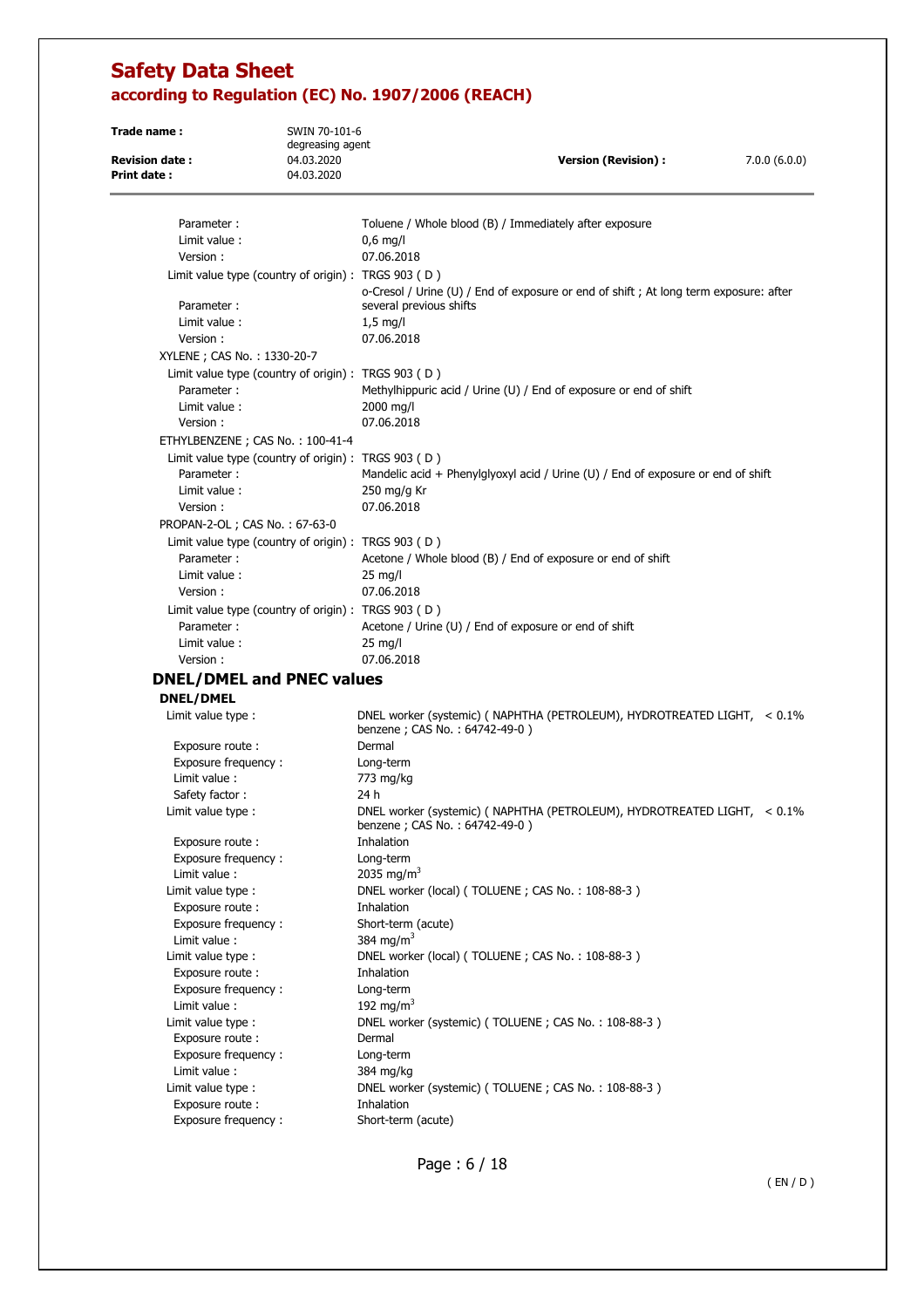**Trade name :** SWIN 70-101-6 degreasing agent **Print date :** 04.03.2020

**Revision date :** 04.03.2020 **Version (Revision) :** 7.0.0 (6.0.0)

| Limit value:        | 384 mg/m <sup>3</sup>                                      |
|---------------------|------------------------------------------------------------|
| Limit value type :  | DNEL worker (systemic) (TOLUENE; CAS No.: 108-88-3)        |
| Exposure route:     | Inhalation                                                 |
| Exposure frequency: | Long-term                                                  |
| Limit value:        | 192 mg/m <sup>3</sup>                                      |
| Limit value type :  | DNEL worker (local) (XYLENE; CAS No.: 1330-20-7)           |
| Exposure route :    | Inhalation                                                 |
| Exposure frequency: | Short-term (acute)                                         |
| Limit value:        | 289 mg/m <sup>3</sup>                                      |
| Limit value type :  | DNEL worker (local) (XYLENE; CAS No.: 1330-20-7)           |
| Exposure route :    | Inhalation                                                 |
| Exposure frequency: | Long-term                                                  |
| Limit value:        | 221 mg/m <sup>3</sup>                                      |
| Limit value type :  | DNEL worker (systemic) (XYLENE; CAS No.: 1330-20-7)        |
| Exposure route :    | Inhalation                                                 |
| Exposure frequency: | Short-term (acute)                                         |
| Limit value:        | 442 mg/m <sup>3</sup>                                      |
| Limit value type :  | DNEL worker (systemic) (XYLENE; CAS No.: 1330-20-7)        |
| Exposure route :    | Inhalation                                                 |
| Exposure frequency: | Long-term                                                  |
| Limit value :       | 211 mg/m <sup>3</sup>                                      |
| Limit value type :  | DNEL worker (systemic) (XYLENE; CAS No.: 1330-20-7)        |
| Exposure route :    | Dermal                                                     |
| Exposure frequency: | Long-term                                                  |
| Limit value :       | $180$ mg/kg                                                |
| Limit value type :  | DNEL worker (systemic) (ETHYLBENZENE; CAS No.: 100-41-4)   |
| Exposure route:     | Inhalation                                                 |
| Exposure frequency: | Long-term                                                  |
| Limit value:        | 77 mg/m <sup>3</sup>                                       |
| Limit value type :  | DNEL worker (systemic) ( PROPAN-2-OL; CAS No.: 67-63-0)    |
| Exposure route:     | Dermal                                                     |
| Limit value :       | 888 mg/kg                                                  |
| Limit value type :  | DNEL worker (systemic) (PROPAN-2-OL; CAS No.: 67-63-0)     |
| Exposure route:     | Inhalation                                                 |
| Limit value :       | 500 mg/m <sup>3</sup>                                      |
| <b>PNEC</b>         |                                                            |
| Limit value type:   | PNEC (Aquatic, freshwater) (TOLUENE; CAS No.: 108-88-3)    |
| Limit value:        | $0,68$ mg/l                                                |
| Limit value type :  | PNEC (Aquatic, marine water) (TOLUENE; CAS No.: 108-88-3)  |
| Limit value:        | $0,68$ mg/l                                                |
| Limit value type :  | PNEC (Sediment, freshwater) (TOLUENE; CAS No.: 108-88-3)   |
| Limit value:        | 16,39 mg/kg                                                |
| Limit value type :  | PNEC (Sediment, marine water) (TOLUENE; CAS No.: 108-88-3) |
| Limit value :       | 16,39 mg/kg                                                |
| Limit value type :  | PNEC (Sewage treatment plant) (TOLUENE; CAS No.: 108-88-3) |
| Limit value:        | 13,61 mg/l                                                 |
| Limit value type :  | PNEC (Aquatic, freshwater) (XYLENE; CAS No.: 1330-20-7)    |
| Limit value :       | $0,327$ mg/l                                               |
| Limit value type :  | PNEC (Aquatic, marine water) (XYLENE; CAS No.: 1330-20-7)  |
| Limit value :       | $0,327$ mg/l                                               |
| Limit value type :  | PNEC (Sediment, freshwater) (XYLENE; CAS No.: 1330-20-7)   |
| Limit value :       | 12,46 mg/kg                                                |
| Limit value type :  | PNEC (Sediment, marine water) (XYLENE; CAS No.: 1330-20-7) |
| Limit value :       | 12,46 mg/kg                                                |
| Limit value type :  | PNEC (Sewage treatment plant) (XYLENE; CAS No.: 1330-20-7) |

Page : 7 / 18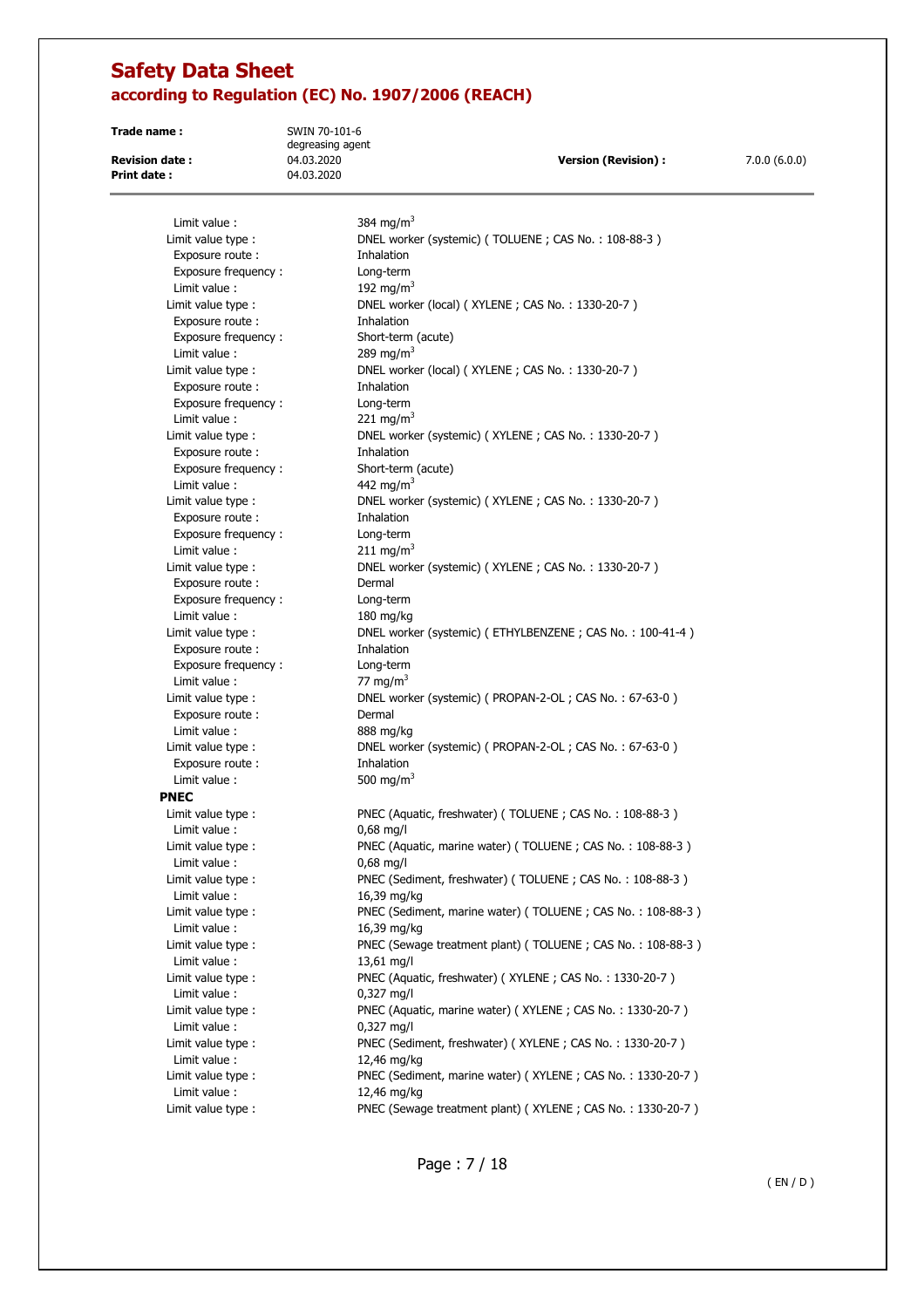**Trade name :** SWIN 70-101-6 degreasing agent **Revision date :** 04.03.2020 **Version (Revision) :** 7.0.0 (6.0.0) **Print date :** 04.03.2020

| Limit value:       | $6,58$ mg/l                                                     |
|--------------------|-----------------------------------------------------------------|
| Limit value type : | PNEC (Aquatic, freshwater) (ETHYLBENZENE; CAS No.: 100-41-4)    |
| Limit value:       | $0,1$ mg/l                                                      |
| Limit value type : | PNEC (Aquatic, marine water) (ETHYLBENZENE; CAS No.: 100-41-4)  |
| Limit value:       | $0.01$ mg/l                                                     |
| Limit value type : | PNEC (Sediment, freshwater) (ETHYLBENZENE; CAS No.: 100-41-4)   |
| Limit value:       | 13,7 mg/kg                                                      |
| Limit value type : | PNEC (Sediment, marine water) (ETHYLBENZENE; CAS No.: 100-41-4) |
| Limit value:       | $1,37$ mg/kg                                                    |
| Limit value type : | PNEC (Soil) (ETHYLBENZENE; CAS No.: 100-41-4)                   |
| Limit value:       | $2,68$ mg/kg                                                    |
| Limit value type : | PNEC (Sewage treatment plant) (ETHYLBENZENE; CAS No.: 100-41-4) |
| Limit value:       | $9,6$ mg/l                                                      |
| Limit value type : | PNEC (Aquatic, freshwater) (PROPAN-2-OL; CAS No.: 67-63-0)      |
| Limit value:       | 140,9 mg/l                                                      |
| Limit value type : | PNEC (Aquatic, marine water) (PROPAN-2-OL; CAS No.: 67-63-0)    |
| Limit value:       | 140,9 mg/l                                                      |
| Limit value type:  | PNEC (Sediment, freshwater) (PROPAN-2-OL; CAS No.: 67-63-0)     |
| Limit value:       | 552 mg/kg                                                       |
| Limit value type:  | PNEC (Sediment, marine water) (PROPAN-2-OL; CAS No.: 67-63-0)   |
| Limit value:       | 552 mg/kg                                                       |
| Limit value type : | PNEC (Soil) ( PROPAN-2-OL; CAS No.: 67-63-0)                    |
| Limit value:       | 28 mg/kg                                                        |
| Limit value type : | PNEC (Sewage treatment plant) (PROPAN-2-OL; CAS No.: 67-63-0)   |
| Limit value:       | 2251 mg/l                                                       |
|                    |                                                                 |

**8.2 Exposure controls** 



## **Personal protection equipment**

## **Eye/face protection**

Eye glasses with side protection

### **Skin protection**

### **Hand protection**

**Suitable material** : Butyl caoutchouc (butyl rubber) Thickness of the glove material : 0.7 mm Breakthrough time (maximum wearing time) : 480 min Recommended glove articles EN ISO 374

**Remark** : Check leak tightness/impermeability prior to use. In the case of wanting to use the gloves again, clean them before taking off and air them well. The quality of the protective gloves resistant to chemicals must be chosen as a function of the specific working place concentration and quantity of hazardous substances. For special purposes, it is recommended to check the resistance to chemicals of the protective gloves mentioned above together with the supplier of these gloves.

### **Body protection**

### **Overall**

**Suitable protective clothing** : For the protection against direct skin contact, body protective clothing is essential (in addition to the usual working clothes). Chemical resistant safety shoes Only wear fitting, comfortable and clean protective clothing.

**Required properties** : antistatic. flame-resistant heat-resistant

### **Respiratory protection**

Appropriate engineering controls

If technical exhaust or ventilation measures are not possible or insufficient, respiratory protection must be worn.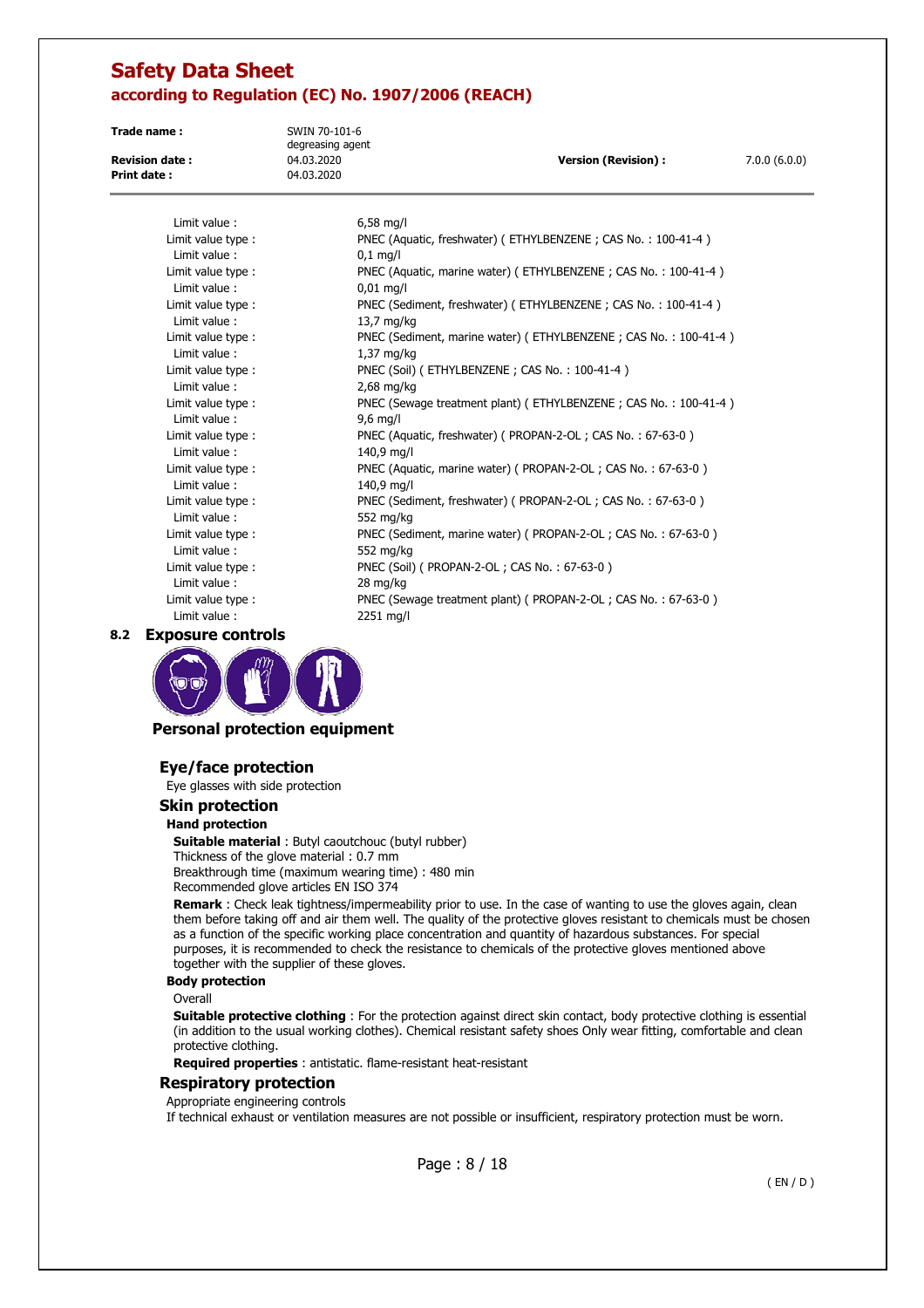| Trade name:           | SWIN 70-101-6<br>degreasing agent |                            |              |
|-----------------------|-----------------------------------|----------------------------|--------------|
| <b>Revision date:</b> | 04.03.2020                        | <b>Version (Revision):</b> | 7.0.0(6.0.0) |
| <b>Print date:</b>    | 04.03.2020                        |                            |              |

Respiratory protection necessary at: exceeding exposure limit values aerosol or mist formation. spray application **Suitable respiratory protection apparatus** 

Filtering device (full mask or mouthpiece) with filter: Type : A

# **General health and safety measures**

Wash hands before breaks and after work. Apply skin care products after work.

### **SECTION 9: Physical and chemical properties**

### **9.1 Information on basic physical and chemical properties**

| <b>Physical state:</b><br>Liguid            |                    |                                                              |                   |                  |
|---------------------------------------------|--------------------|--------------------------------------------------------------|-------------------|------------------|
| Odour:                                      | characteristic     |                                                              |                   |                  |
| <b>Appearance</b>                           |                    |                                                              |                   |                  |
| <b>Colour:</b> colourless                   |                    |                                                              |                   |                  |
| <b>Odour threshold</b>                      |                    |                                                              |                   |                  |
| No data available                           |                    |                                                              |                   |                  |
| Safety relevant basis data                  |                    |                                                              |                   |                  |
| Melting point/melting range:                |                    | No data available                                            |                   |                  |
| Initial boiling point and boiling           | (1013 hPa)         | $82 - 143$                                                   | °€                |                  |
| range:<br><b>Decomposition temperature:</b> |                    | No data available                                            |                   |                  |
| Flash point:                                |                    | $-2$                                                         | °C                | DIN 51755 part 1 |
| Ignition temperature :                      |                    | 425                                                          | °C                | <b>DIN 51794</b> |
| <b>Lower explosion limit:</b>               |                    | 0,8                                                          | $Vol-%$           |                  |
| <b>Upper explosion limit:</b>               |                    | 7                                                            | $Vol-9$           |                  |
| Vapour pressure :                           | (20 °C)            | 29                                                           | hPa               |                  |
| Density:                                    | (20 °C)            | 0.783                                                        | q/cm <sup>3</sup> | <b>DIN 51757</b> |
| <b>Water solubility:</b>                    | (20 °C)            | partially miscible                                           |                   |                  |
| pH-value:                                   | (20 °C)            | not applicable                                               |                   |                  |
| $log PO/W$ :                                |                    | No data available                                            |                   |                  |
| <b>Cinematic viscosity:</b>                 | (40 °C)            | No data available                                            |                   |                  |
| <b>Relative vapour density:</b>             | (20 °C)            | No data available                                            |                   |                  |
| <b>Vapourisation rate:</b>                  |                    | No data available                                            |                   |                  |
| <b>Maximum VOC content (EC):</b>            |                    | 100                                                          | Wt $%$            | 1999/13/EC       |
| VOC-value:                                  |                    | 783                                                          | q/l               | 2004/42/EC       |
| <b>Flammable solids:</b>                    |                    | Not fulfilling criteria for hazard class "Flammable Solids". |                   |                  |
| <b>Flammable gases:</b>                     | Not applicable.    |                                                              |                   |                  |
| <b>Oxidising liquids:</b>                   | No data available. |                                                              |                   |                  |
| <b>Explosive properties:</b>                | Not determined.    |                                                              |                   |                  |
| Other information                           |                    |                                                              |                   |                  |

## **9.2 Other information**

None

### **SECTION 10: Stability and reactivity**

### **10.1 Reactivity**

Information is given in subsection 10.3.

## **10.2 Chemical stability**

The product is stable under storage at normal ambient temperatures.

### **10.3 Possibility of hazardous reactions**

In use, may form flammable/explosive vapour-air mixture.

### **10.4 Conditions to avoid**

Keep away from heat, hot surfaces, sparks, open flames and other ignition sources.

Page : 9 / 18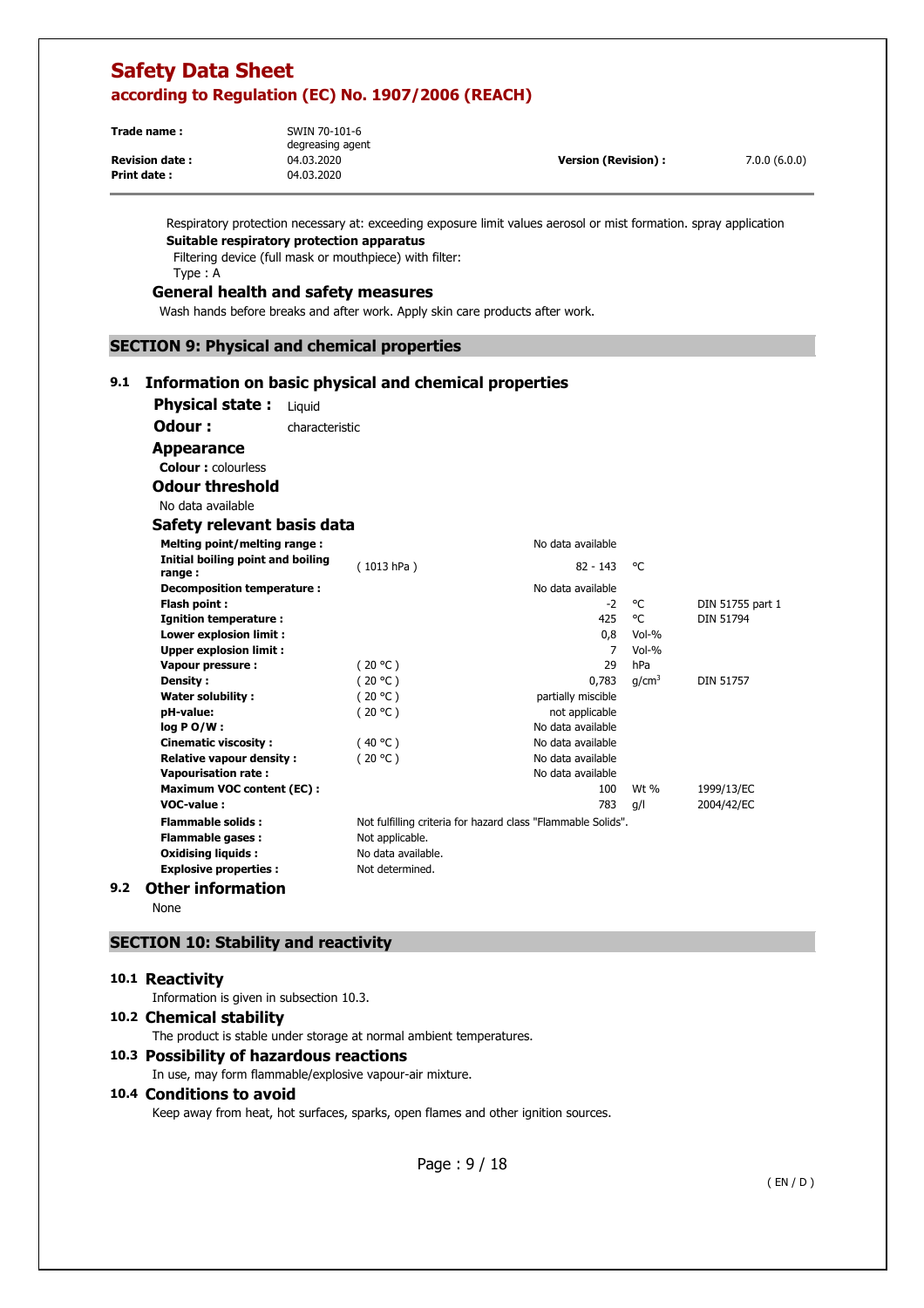**Trade name :** SWIN 70-101-6 **Revision date :** 04.03.2020 **Version (Revision) :** 7.0.0 (6.0.0) **Print date :** 04.03.2020

degreasing agent

## **10.5 Incompatible materials**

Exothermic reaction with: Acid , Oxidising agent, strong.

### **10.6 Hazardous decomposition products**

Does not decompose when used for intended uses.

## **SECTION 11: Toxicological information**

## **11.1 Information on toxicological effects**

## **Acute effects**

Based on available data, the classification criteria are not met.

| <b>Acute oral toxicity</b>   |                                                                                                 |
|------------------------------|-------------------------------------------------------------------------------------------------|
| Parameter:                   | <b>ATEmix calculated</b>                                                                        |
| Exposure route:              | Oral                                                                                            |
| Effective dose:              | not relevant                                                                                    |
| Parameter:                   | LD50 ( NAPHTHA (PETROLEUM), HYDROTREATED LIGHT, $\sim 0.1\%$ benzene; CAS No.<br>: 64742-49-0 ) |
| Exposure route:              | Oral                                                                                            |
| Species:                     | Rat                                                                                             |
| Effective dose:              | $> 5000$ mg/m <sup>3</sup>                                                                      |
| Parameter:                   | LD50 (TOLUENE ; CAS No.: 108-88-3)                                                              |
| Exposure route:              | Oral                                                                                            |
| Species :                    | Rat                                                                                             |
| Effective dose:              | $> 5000$ mg/kg                                                                                  |
| Parameter:                   | LD50 (XYLENE; CAS No.: 1330-20-7)                                                               |
| Exposure route:              | Oral                                                                                            |
| Species :                    | Rat                                                                                             |
| Effective dose:              | 4300 mg/kg                                                                                      |
| Parameter:                   | LD50 (ETHYLBENZENE; CAS No.: 100-41-4)                                                          |
| Exposure route:              | Oral                                                                                            |
| Species:                     | Rat                                                                                             |
| Effective dose:              | 3500 mg/kg                                                                                      |
| Parameter:                   | LD50 ( PROPAN-2-OL ; CAS No.: 67-63-0 )                                                         |
| Exposure route:              | Oral                                                                                            |
| Species :                    | Rat                                                                                             |
| Effective dose:              | 5840 mg/kg                                                                                      |
| Method:                      | <b>OECD 401</b>                                                                                 |
| <b>Acute dermal toxicity</b> |                                                                                                 |
| Parameter:                   | <b>ATEmix calculated</b>                                                                        |
| Exposure route:              | Dermal                                                                                          |
| Effective dose:              | 6592 mg/kg                                                                                      |
| Parameter:                   | LD50 (NAPHTHA (PETROLEUM), HYDROTREATED LIGHT, < 0.1% benzene ; CAS No.<br>$: 64742 - 49 - 0)$  |
| Exposure route:              | Dermal                                                                                          |
| Species :                    | Rabbit                                                                                          |
| Effective dose:              | $> 2800$ mg/kg                                                                                  |
| Exposure time :              | 24 h                                                                                            |
| Parameter:                   | LD50 (TOLUENE; CAS No.: 108-88-3)                                                               |
| Exposure route:              | Dermal                                                                                          |
| Species :                    | Rabbit                                                                                          |
| Effective dose:              | $>$ 5000 mg/kg                                                                                  |
| Parameter:                   | LD50 (XYLENE; CAS No.: 1330-20-7)                                                               |
| Exposure route:              | Dermal                                                                                          |
| Species:                     | Rabbit                                                                                          |

Page : 10 / 18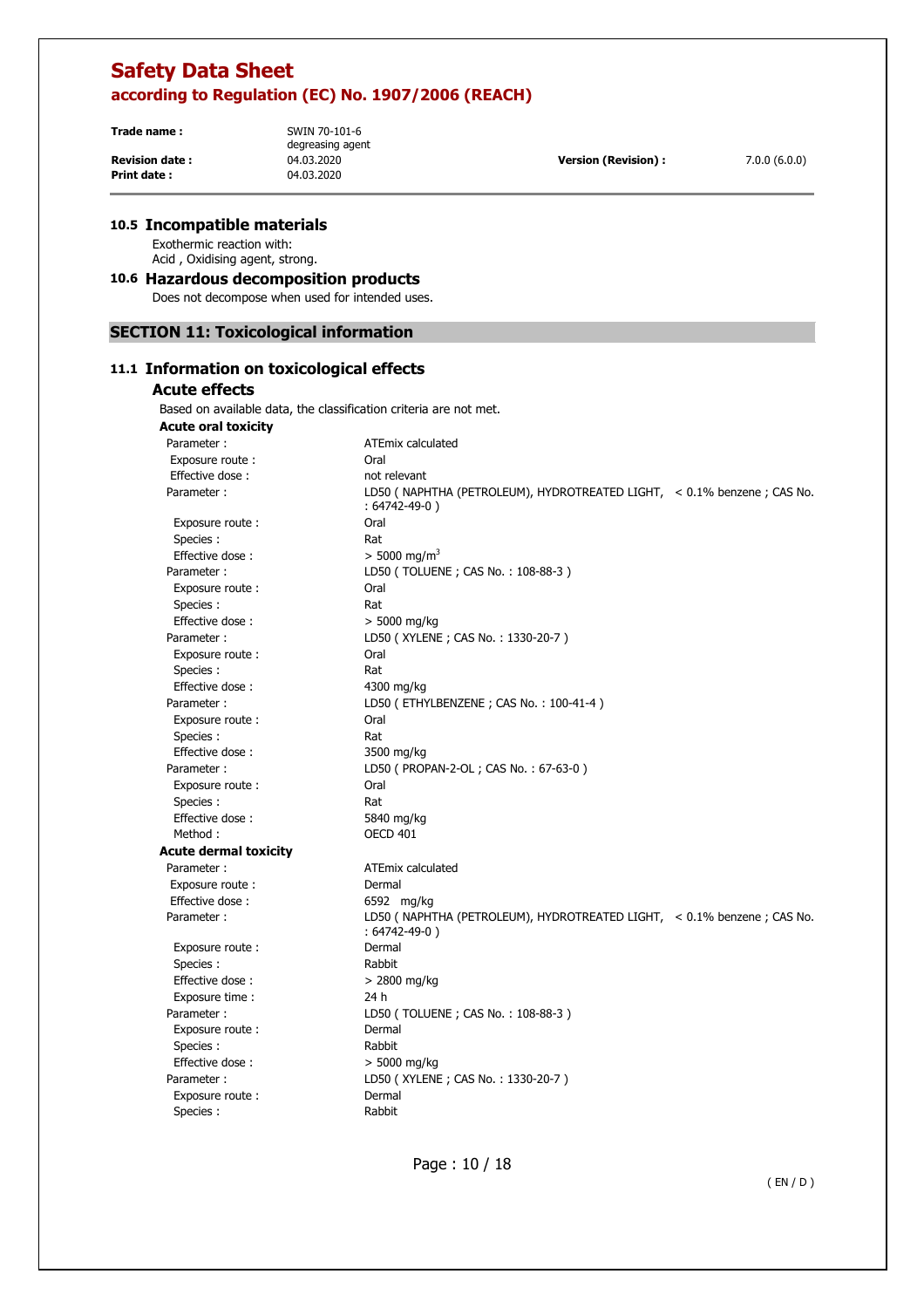**Trade name :** SWIN 70-101-6 degreasing agent **Revision date :** 04.03.2020 **Version (Revision) :** 7.0.0 (6.0.0) **Print date :** 04.03.2020 Effective dose : 1100 mg/kg Parameter : LD50 (ETHYLBENZENE ; CAS No. : 100-41-4) Exposure route : Dermal Species : Rabbit Effective dose : 12126 mg/kg Parameter : LD50 ( PROPAN-2-OL ; CAS No. : 67-63-0 ) Exposure route : Dermal Species : Rabbit Effective dose : > 13900 mg/kg Method : OECD 402 Parameter : <br>ATE ( XYLENE ; CAS No. : 1330-20-7 ) Exposure route : Dermal Effective dose : 1100 mg/kg **Acute inhalation toxicity**  Parameter : ATEmix calculated Exposure route : Inhalation (vapour) Effective dose : 49,4 mg/l Parameter : LC50 ( NAPHTHA (PETROLEUM), HYDROTREATED LIGHT, < 0.1% benzene ; CAS No. : 64742-49-0 ) Exposure route : Thhalation Species : Rat Effective dose :  $> 23.3$  mg/l Exposure time : 4 h Parameter : LC50 ( TOLUENE ; CAS No. : 108-88-3 ) Exposure route : Thhalation Species : Rat Effective dose :  $> 20$  mg/l Exposure time : 4 h Parameter : LC50 ( XYLENE ; CAS No. : 1330-20-7 ) Exposure route : Inhalation (vapour) Species : Rat Rat Effective dose : Rat Rat Effective dose : Rat Rat All mg/l Effective dose : Exposure time : 4 h Parameter : LC50 (ETHYLBENZENE ; CAS No. : 100-41-4) Exposure route : Thhalation Species : Rational Species : Rational Species : Rational Species of Rational Species of Rational Species of Rational Species of Rational Species of Rational Species of Rational Species of Rational Species of Rational Speci Effective dose : 11 mg/l Exposure time : 4 h Parameter : LC50 ( PROPAN-2-OL ; CAS No. : 67-63-0 ) Exposure route : Thalation (vapour) Species : Rat Effective dose :  $> 25$  mg/l Exposure time : 6 h Method : CECD 403 **Irritant and corrosive effects Primary irritation to the skin**  Causes skin irritation. **Irritation to eyes**  Causes serious eye irritation. **Sensitisation**  Based on available data, the classification criteria are not met.

**CMR effects (carcinogenicity, mutagenicity and toxicity for reproduction)** 

### **Carcinogenicity**

Based on available data, the classification criteria are not met.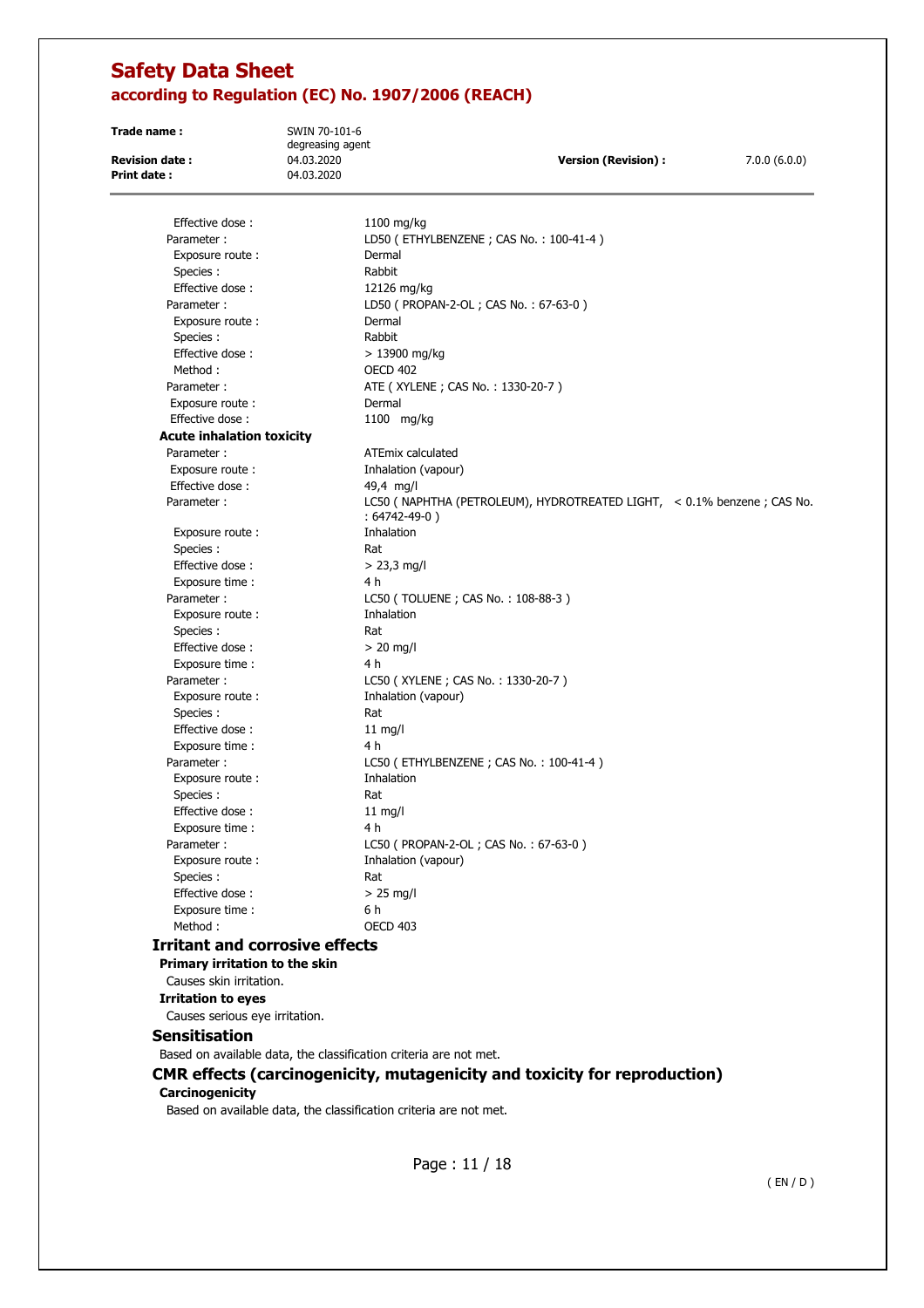**Trade name :** SWIN 70-101-6

**Print date :** 04.03.2020

degreasing agent

**Revision date :** 04.03.2020 **Version (Revision) :** 7.0.0 (6.0.0)

#### **Germ cell mutagenicity**

 Based on available data, the classification criteria are not met. **Reproductive toxicity**  Suspected of damaging the unborn child.

### **STOT-single exposure**

May cause drowsiness or dizziness.

### **STOT-repeated exposure**

May cause damage to organs through prolonged or repeated exposure.

### **Aspiration hazard**

May be fatal if swallowed and enters airways.

## **SECTION 12: Ecological information**

### **12.1 Toxicity**

## **Aquatic toxicity**

 Toxic to aquatic life with long lasting effects. **Acute (short-term) fish toxicity**  Parameter : LC50 ( NAPHTHA (PETROLEUM), HYDROTREATED LIGHT, < 0.1% benzene ; CAS No.

|                        | $: 64742 - 49 - 0)$                                                                            |
|------------------------|------------------------------------------------------------------------------------------------|
| Species :              | Oncorhynchus mykiss (Rainbow trout)                                                            |
| Evaluation parameter : | Acute (short-term) fish toxicity                                                               |
| Effective dose:        | $> 13,4$ mg/l                                                                                  |
| Exposure time:         | 96 h                                                                                           |
| Method:                | <b>OECD 203</b>                                                                                |
| Parameter:             | LL50 (NAPHTHA (PETROLEUM), HYDROTREATED LIGHT, < 0.1% benzene ; CAS No.<br>$: 64742 - 49 - 0)$ |
| Species:               | Oncorhynchus aguabonita                                                                        |
| Evaluation parameter : | Acute (short-term) fish toxicity                                                               |
| Effective dose:        | $>$ 3 mg/l                                                                                     |
| Exposure time :        | 72 h                                                                                           |
| Parameter :            | LC50 (TOLUENE; CAS No.: 108-88-3)                                                              |
| Species :              | Pimephales promelas (fathead minnow)                                                           |
| Evaluation parameter : | Acute (short-term) fish toxicity                                                               |
| Effective dose:        | 66 mg/l                                                                                        |
| Exposure time:         | 96 h                                                                                           |
| Parameter:             | LC50 (XYLENE; CAS No.: 1330-20-7)                                                              |
| Species:               | Oncorhynchus mykiss (Rainbow trout)                                                            |
| Evaluation parameter : | Acute (short-term) fish toxicity                                                               |
| Effective dose:        | $2,6$ mg/l                                                                                     |
| Exposure time :        | 96 h                                                                                           |
| Method:                | OECD <sub>203</sub>                                                                            |
| Parameter:             | LC50 (ETHYLBENZENE; CAS No.: 100-41-4)                                                         |
| Evaluation parameter : | Acute (short-term) fish toxicity                                                               |
| Effective dose:        | $6,4$ mg/l                                                                                     |
| Exposure time :        | 48 h                                                                                           |
| Parameter:             | LC50 ( PROPAN-2-OL ; CAS No.: 67-63-0 )                                                        |
| Species:               | Pimephales promelas (fathead minnow)                                                           |
| Evaluation parameter : | Acute (short-term) fish toxicity                                                               |
| Effective dose:        | 9640 mg/l                                                                                      |
| Exposure time :        | 96 h                                                                                           |
| Method:                | <b>OECD 203</b>                                                                                |
| Parameter :            | LC50 ( PROPAN-2-OL ; CAS No.: 67-63-0 )                                                        |
| Species :              | Daphnia magna (Big water flea)                                                                 |
| Evaluation parameter : | Acute (short-term) daphnia toxicity                                                            |

Page : 12 / 18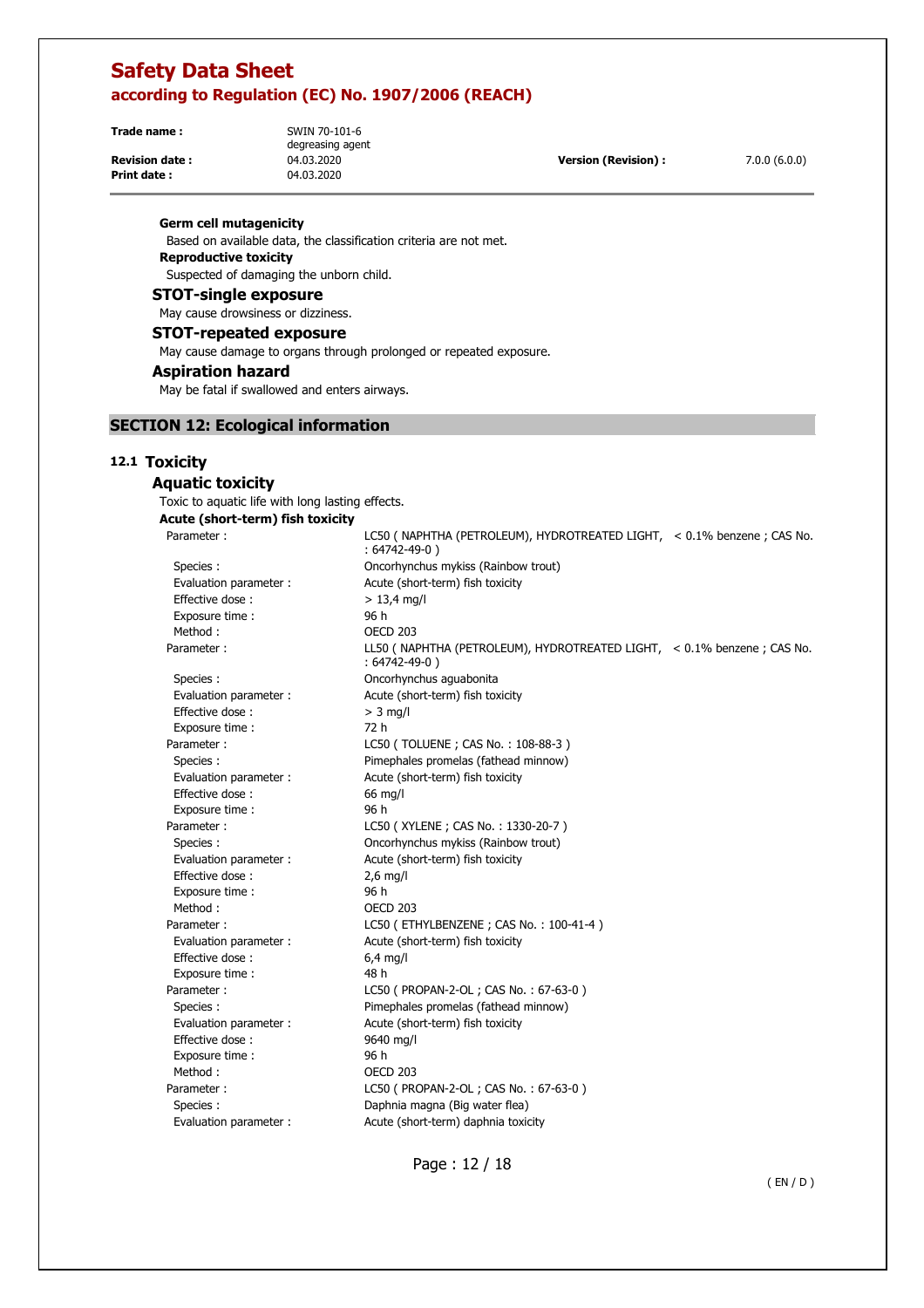| Trade name :                         | SWIN 70-101-6                  |                                                                                                 |              |
|--------------------------------------|--------------------------------|-------------------------------------------------------------------------------------------------|--------------|
| <b>Revision date:</b>                | degreasing agent<br>04.03.2020 | <b>Version (Revision):</b>                                                                      | 7.0.0(6.0.0) |
| <b>Print date:</b>                   | 04.03.2020                     |                                                                                                 |              |
|                                      |                                |                                                                                                 |              |
| Effective dose:                      |                                | 9714 mg/l                                                                                       |              |
| Exposure time :                      |                                | 24 h                                                                                            |              |
| Method:                              |                                | <b>OECD 202</b>                                                                                 |              |
| Chronic (long-term) fish toxicity    |                                |                                                                                                 |              |
| Parameter:                           |                                | NOEC (TOLUENE; CAS No.: 108-88-3)                                                               |              |
| Species :                            |                                | Oncorhynchus kisutch                                                                            |              |
| Evaluation parameter :               |                                | Acute (short-term) fish toxicity                                                                |              |
| Effective dose:                      |                                | 1,39 mg/l                                                                                       |              |
| Exposure time :                      |                                | 40 Day(s)                                                                                       |              |
| Parameter:                           |                                | Chronic (long-term) fish toxicity (XYLENE; CAS No.: 1330-20-7)                                  |              |
| Species:                             |                                | Oncorhynchus mykiss (Rainbow trout)                                                             |              |
| Evaluation parameter :               |                                | Chronic (long-term) fish toxicity                                                               |              |
| Effective dose:                      |                                | $> 1.3$ mg/l                                                                                    |              |
| Exposure time :                      |                                | 56 Day(s)                                                                                       |              |
| Acute (short-term) daphnia toxicity  |                                |                                                                                                 |              |
| Parameter:                           |                                | EC50 ( NAPHTHA (PETROLEUM), HYDROTREATED LIGHT, $\sim 0.1\%$ benzene; CAS No.<br>: 64742-49-0 ) |              |
| Species:                             |                                | Daphnia magna (Big water flea)                                                                  |              |
| Evaluation parameter :               |                                | Acute (short-term) daphnia toxicity                                                             |              |
| Effective dose:                      |                                | $>$ 3 mg/l                                                                                      |              |
| Exposure time :                      |                                | 48 h                                                                                            |              |
| Method:                              |                                | <b>OECD 211</b>                                                                                 |              |
| Parameter:                           |                                | EC50 (TOLUENE; CAS No.: 108-88-3)                                                               |              |
| Species:                             |                                | Daphnia magna (Big water flea)                                                                  |              |
| Evaluation parameter :               |                                | Acute (short-term) daphnia toxicity                                                             |              |
| Effective dose:                      |                                | 270 mg/l                                                                                        |              |
| Exposure time :                      |                                | 24 h                                                                                            |              |
| Parameter:                           |                                | LC50 (TOLUENE; CAS No.: 108-88-3)                                                               |              |
| Species:                             |                                | Ceriodaphnia dubia                                                                              |              |
| Evaluation parameter:                |                                | Acute (short-term) daphnia toxicity                                                             |              |
| Effective dose:                      |                                | 3,78 mg/l                                                                                       |              |
| Exposure time :                      |                                | 48 h                                                                                            |              |
| Parameter:                           |                                | LC50 (XYLENE; CAS No.: 1330-20-7)                                                               |              |
| Species:                             |                                | Daphnia magna (Big water flea)                                                                  |              |
| Evaluation parameter :               |                                | Acute (short-term) daphnia toxicity                                                             |              |
| Effective dose:                      |                                | $1$ mg/l                                                                                        |              |
| Exposure time :                      |                                | 24 h                                                                                            |              |
| Method :                             |                                | OECD 202                                                                                        |              |
| Parameter:                           |                                | EC50 (ETHYLBENZENE; CAS No.: 100-41-4)                                                          |              |
| Evaluation parameter :               |                                | Acute (short-term) daphnia toxicity                                                             |              |
| Effective dose:                      |                                | $2.4$ mg/l                                                                                      |              |
| Exposure time :                      |                                | 48 h                                                                                            |              |
| Chronic (long-term) daphnia toxicity |                                |                                                                                                 |              |
| Parameter:                           |                                | NOEC (TOLUENE; CAS No.: 108-88-3)                                                               |              |
| Species:                             |                                | Ceriodaphnia dubia                                                                              |              |
| Evaluation parameter :               |                                | Chronic (long-term) daphnia toxicity                                                            |              |
| Effective dose:                      |                                | $0,74$ mg/l                                                                                     |              |
| Exposure time :                      |                                | $7$ Day(s)                                                                                      |              |
| Parameter:                           |                                | NOEC (XYLENE; CAS No.: 1330-20-7)                                                               |              |
| Species:                             |                                | Daphnia pulex (water flea)                                                                      |              |
| Evaluation parameter :               |                                | Chronic (long-term) daphnia toxicity                                                            |              |
| Effective dose:                      |                                | $1,17 \text{ mg/l}$                                                                             |              |
| Exposure time :                      |                                | $7$ Day(s)                                                                                      |              |
| Parameter:                           |                                | NOEC (ETHYLBENZENE; CAS No.: 100-41-4)                                                          |              |
| Species:                             |                                | Daphnia pulex (water flea)                                                                      |              |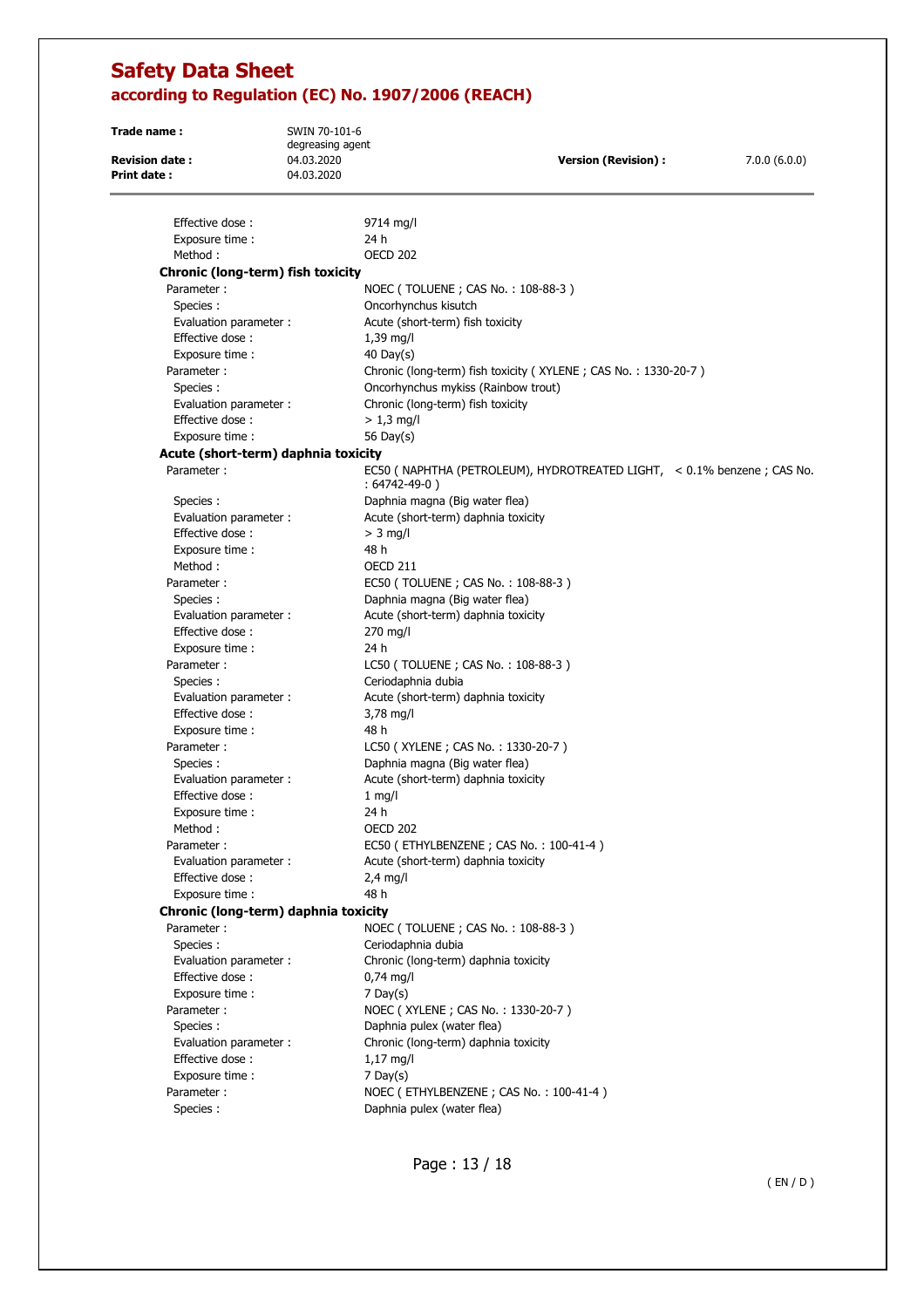**Trade name :** SWIN 70-101-6 degreasing agent **Revision date :** 04.03.2020 **Version (Revision) :** 7.0.0 (6.0.0) **Print date :** 04.03.2020 Evaluation parameter : Chronic (long-term) daphnia toxicity

| Effective dose:                    | $0,96$ mg/l                                                                               |  |  |  |
|------------------------------------|-------------------------------------------------------------------------------------------|--|--|--|
| Exposure time :                    | $7$ Day(s)                                                                                |  |  |  |
|                                    | Acute (short-term) algae toxicity                                                         |  |  |  |
| Parameter:                         | NOELR ( NAPHTHA (PETROLEUM), HYDROTREATED LIGHT, < 0.1% benzene ; CAS<br>No.: 64742-49-0) |  |  |  |
| Species:                           | Pseudokirchneriella subcapitata                                                           |  |  |  |
| Evaluation parameter :             | Acute (short-term) algae toxicity                                                         |  |  |  |
| Effective dose:                    | $> 10$ mg/l                                                                               |  |  |  |
| Exposure time :                    | 72 h                                                                                      |  |  |  |
| Parameter:                         | EC50 (TOLUENE; CAS No.: 108-88-3)                                                         |  |  |  |
| Species:                           | Scenedesmus subspicatus                                                                   |  |  |  |
| Evaluation parameter :             | Acute (short-term) algae toxicity                                                         |  |  |  |
| Effective dose:                    | 125 - 160 mg/l                                                                            |  |  |  |
| Exposure time:                     | 48 h                                                                                      |  |  |  |
| Parameter:                         | EC50 (TOLUENE; CAS No.: 108-88-3)                                                         |  |  |  |
| Species :                          | Chlamydomonas angulosa                                                                    |  |  |  |
| Evaluation parameter :             | Acute (short-term) algae toxicity                                                         |  |  |  |
| Effective dose:                    | $134$ mg/l                                                                                |  |  |  |
| Exposure time :                    | 3 h                                                                                       |  |  |  |
| Parameter:                         | EC50 (XYLENE; CAS No.: 1330-20-7)                                                         |  |  |  |
| Species :                          | Selenastrum capricornutum                                                                 |  |  |  |
| Evaluation parameter :             | Acute (short-term) algae toxicity                                                         |  |  |  |
| Effective dose:                    | $2,2$ mg/l                                                                                |  |  |  |
| Exposure time:                     | 73 h                                                                                      |  |  |  |
| Method:                            | <b>OECD 201</b>                                                                           |  |  |  |
| Parameter:                         | EC50 ( PROPAN-2-OL ; CAS No.: 67-63-0 )                                                   |  |  |  |
| Species:                           | Scenedesmus subspicatus                                                                   |  |  |  |
| Evaluation parameter :             | Acute (short-term) algae toxicity                                                         |  |  |  |
| Effective dose:                    | $>100$ mg/l                                                                               |  |  |  |
| Exposure time :                    | 72 h                                                                                      |  |  |  |
| <b>Bacteria toxicity</b>           |                                                                                           |  |  |  |
| Parameter:                         | EC50 (TOLUENE; CAS No.: 108-88-3)                                                         |  |  |  |
| Species :                          | Nitrosomonas                                                                              |  |  |  |
| Evaluation parameter :             | Bacteria toxicity                                                                         |  |  |  |
| Effective dose:                    | 84 mg/l                                                                                   |  |  |  |
| Exposure time :                    | 24 h                                                                                      |  |  |  |
| Parameter:                         | Bacteria toxicity (XYLENE; CAS No.: 1330-20-7)                                            |  |  |  |
| Effective dose:                    | $16$ mg/l                                                                                 |  |  |  |
| Exposure time:                     | $28$ Day(s)                                                                               |  |  |  |
| Method:                            | OECD F                                                                                    |  |  |  |
| 12.2 Persistence and degradability |                                                                                           |  |  |  |
| <b>Biodegradation</b>              |                                                                                           |  |  |  |
| Daramotor :                        | Riodogradation ( NADHTHA (DETROLEUM) HVDDOTDEATED LICHT < 0.10/2 bonzono ;                |  |  |  |

Inoculum : Biodegradation Effective dose : 98 % Exposure time : 28 Day(s) Inoculum :<br>
Effective dose :<br>
Effective dose :<br>
86 % Effective dose :<br>Exposure time : 30 Dav(s) Exposure time : Inoculum : Biodegradation

Parameter : Biodegradation ( NAPHTHA (PETROLEUM), HYDROTREATED LIGHT, < 0.1% benzene ; CAS No. : 64742-49-0 ) Parameter : Biodegradation (TOLUENE ; CAS No. : 108-88-3 ) Evaluation : Readily biodegradable (according to OECD criteria). Parameter : Biodegradation (XYLENE ; CAS No. : 1330-20-7)

Page : 14 / 18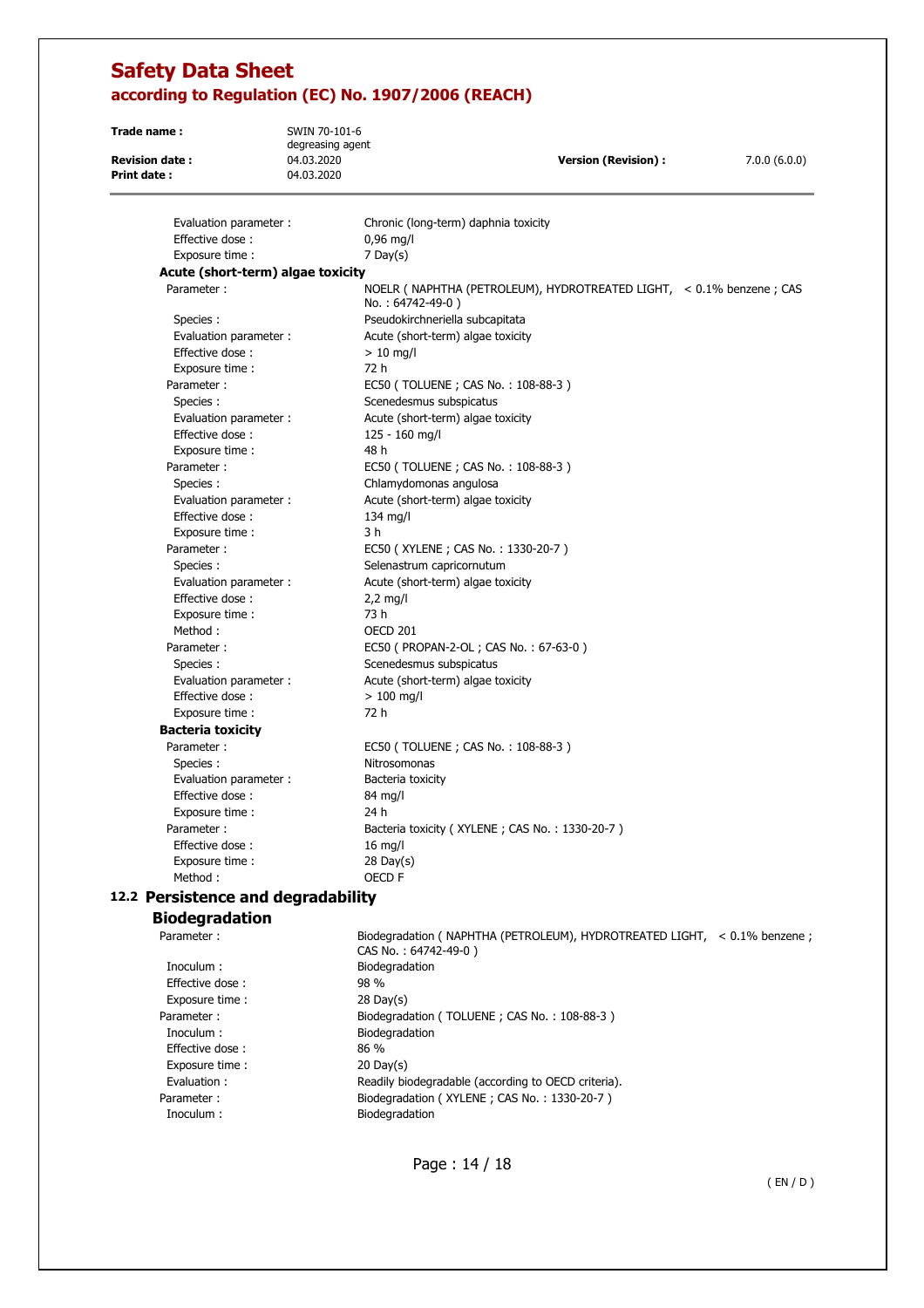| Trade name:<br><b>Revision date:</b><br><b>Print date:</b> | SWIN 70-101-6<br>degreasing agent<br>04.03.2020<br>04.03.2020 | <b>Version (Revision):</b>                                            | 7.0.0(6.0.0) |
|------------------------------------------------------------|---------------------------------------------------------------|-----------------------------------------------------------------------|--------------|
| Effective dose:                                            | 90%                                                           |                                                                       |              |
| Exposure time :                                            | $28$ Day(s)                                                   |                                                                       |              |
| Evaluation:                                                |                                                               | Readily biodegradable (according to OECD criteria).                   |              |
| Method:                                                    | OECD 301F                                                     |                                                                       |              |
| Parameter:                                                 |                                                               | Biodegradation (ETHYLBENZENE; CAS No.: 100-41-4)                      |              |
| Inoculum:                                                  | Biodegradation                                                |                                                                       |              |
| Effective dose:                                            | 90 %                                                          |                                                                       |              |
| Exposure time:                                             | $28$ Day(s)                                                   |                                                                       |              |
| Evaluation:                                                |                                                               | Readily biodegradable (according to OECD criteria).                   |              |
| Method:                                                    | OECD 301F                                                     |                                                                       |              |
| Parameter:                                                 |                                                               | DOC reduction ( PROPAN-2-OL ; CAS No.: 67-63-0 )                      |              |
| Inoculum :                                                 | Degree of elimination                                         |                                                                       |              |
| Evaluation parameter :                                     | Aerobic                                                       |                                                                       |              |
| Effective dose:                                            | 53 %                                                          |                                                                       |              |
| Exposure time :                                            | 5 Day $(s)$                                                   |                                                                       |              |
| 12.3 Bioaccumulative potential                             |                                                               |                                                                       |              |
| Parameter:                                                 | Bioconcentration factor (BCF)                                 | Bioconcentration factor (BCF) (TOLUENE; CAS No.: 108-88-3)            |              |
| Concentration:                                             | 90                                                            |                                                                       |              |
| Parameter:                                                 | No.: 64742-49-0)                                              | Log KOC (NAPHTHA (PETROLEUM), HYDROTREATED LIGHT, < 0.1% benzene; CAS |              |
|                                                            |                                                               | Partition coefficient n-octanol /water (log P O/W)                    |              |
| Concentration:                                             | $4 - 5.7$                                                     |                                                                       |              |
| 12.4 Mobility in soil                                      |                                                               |                                                                       |              |
| No information available.                                  |                                                               |                                                                       |              |
| 12.5 Results of PBT and vPvB assessment                    |                                                               |                                                                       |              |
|                                                            |                                                               |                                                                       |              |

The substances in the mixture do not meet the PBT/vPvB criteria according to REACH, annex XIII.

## **12.6 Other adverse effects**

### No information available.

## **12.7 Additional ecotoxicological information**

None

## **SECTION 13: Disposal considerations**

### **13.1 Waste treatment methods**

Dispose according to legislation. The allocation of waste identity numbers/waste descriptions must be carried out according to the EEC, specific to the industry and process. Contaminated packages must be completely emptied and can be re-used following proper cleaning. Packing which cannot be properly cleaned must be disposed of.

## **SECTION 14: Transport information**

### **14.1 UN number**

UN 1263

# **14.2 UN proper shipping name**

**Land transport (ADR/RID)**  PAINT RELATED MATERIAL **Sea transport (IMDG)**  PAINT RELATED MATERIAL ( NAPHTHA (PETROLEUM), HYDROTREATED LIGHT ) **Air transport (ICAO-TI / IATA-DGR)**  PAINT RELATED MATERIAL

### **14.3 Transport hazard class(es) Land transport (ADR/RID)**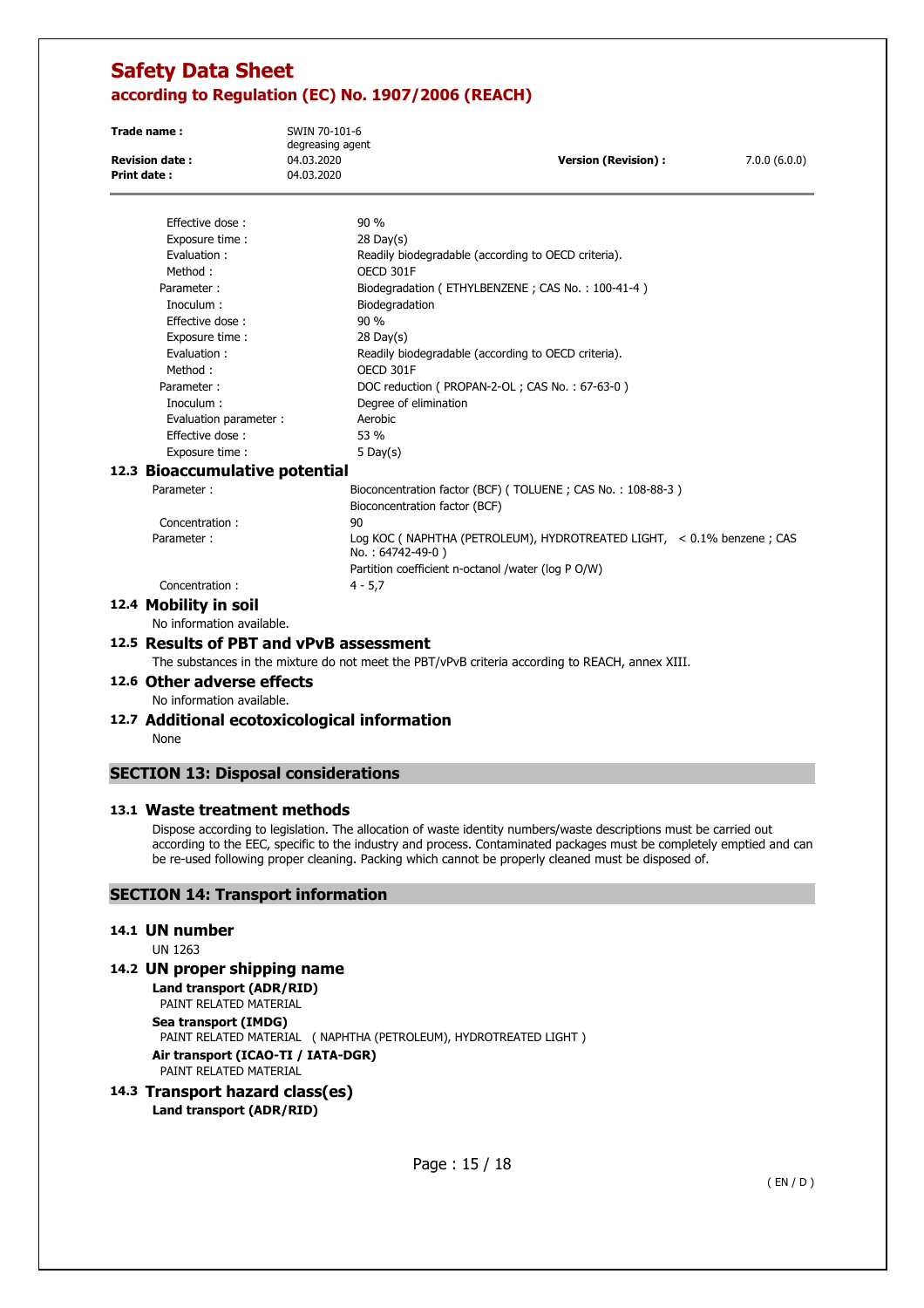| Trade name:           | SWIN 70-101-6<br>degreasing agent |                      |              |
|-----------------------|-----------------------------------|----------------------|--------------|
| <b>Revision date:</b> | 04.03.2020                        | Version (Revision) : | 7.0.0(6.0.0) |
| <b>Print date:</b>    | 04.03.2020                        |                      |              |

| Class(es) :                                      | 3                           |
|--------------------------------------------------|-----------------------------|
| <b>Classification code:</b>                      | F <sub>1</sub>              |
| <b>Hazard identification number (Kemler</b>      |                             |
| <b>No.</b> ) :                                   | 33                          |
| <b>Tunnel restriction code:</b>                  | D/E                         |
| <b>Special provisions:</b>                       | $640D \cdot LQ 5I \cdot E2$ |
| Hazard label(s):                                 | 3/N                         |
| Sea transport (IMDG)                             |                             |
| Class(es):                                       | 3                           |
| EmS-No.:                                         | F-E / <u>S-E</u>            |
| <b>Special provisions:</b>                       | $LQ$ 5 $\vdots$ E 2         |
| Hazard label(s):                                 | 3/N                         |
| Air transport (ICAO-TI / IATA-DGR)               |                             |
| Class(es):                                       | 3                           |
| <b>Special provisions:</b>                       | F <sub>2</sub>              |
| Hazard label(s):                                 | 3                           |
| 14.4 Packing group                               |                             |
| П                                                |                             |
| 14.5 Environmental hazards                       |                             |
| <b>Land transport (ADR/RID):</b> Yes             |                             |
| <b>Sea transport (IMDG):</b> Yes (P)             |                             |
| Air transport (ICAO-TI / IATA-DGR) : Yes         |                             |
| $\bullet$ 4.6. Consolid museomations fou $\cdot$ |                             |

## **14.6 Special precautions for user**

None

## **14.7 Transport in bulk according to Annex II of Marpol and the IBC Code**  not applicable

## **SECTION 15: Regulatory information**

# 15.1 Safety, health and environmental regulations/legislation specific for the substance or **mixture**

### **EU legislation**

### **Authorisations and/or restrictions on use**

**Restrictions on use according to Regulation (EC) No. 1907/2006 (REACH)** 

Use restriction according to REACH annex XVII, no. : 3, 30, 40, 48

## **National regulations**

### **Restrictions of occupation**

Observe employment restrictions under the Maternity Protection Directive (92/85/EEC) for expectant or nursing mothers. Observe restrictions to employment for juvenils according to the 'juvenile work protection guideline' (94/33/EC).

## **Technische Anleitung Luft (TA-Luft)**

Weight fraction (Number 5.2.5. I) : 20 - 25 %

### **Water hazard class (WGK)**

Class : 2 (Significant hazardous to water) Classification according to AwSV

### **15.2 Chemical safety assessment**

For this substance / mixture a chemical safety assessment has not been carried out.

### **SECTION 16: Other information**

### **16.1 Indication of changes**

14. UN proper shipping name - Land transport (ADR/RID) · 14. UN proper shipping name - Sea transport (IMDG) · 14. UN proper shipping name - Air transport (ICAO-TI / IATA-DGR) · 14. Transport hazard class(es) - Land transport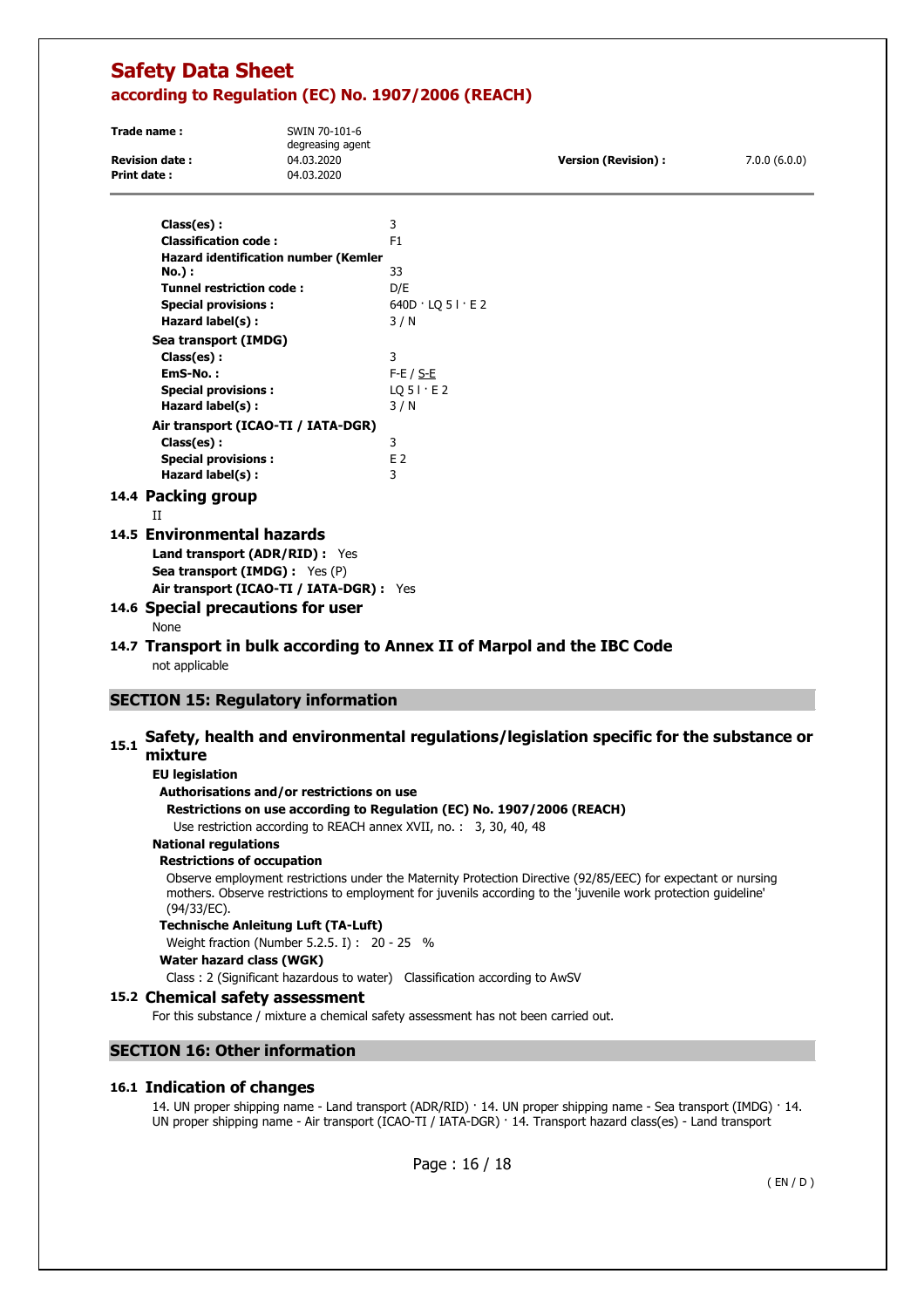| Trade name:           | SWIN 70-101-6<br>degreasing agent |                            |              |
|-----------------------|-----------------------------------|----------------------------|--------------|
| <b>Revision date:</b> | 04.03.2020                        | <b>Version (Revision):</b> | 7.0.0(6.0.0) |
| <b>Print date:</b>    | 04.03.2020                        |                            |              |

(ADR/RID) · 14. Transport hazard class(es) - Sea transport (IMDG) · 14. Transport hazard class(es) - Air transport (ICAO-TI / IATA-DGR)

### **16.2 Abbreviations and acronyms**

ADR = Accord européen relatif au transport international des marchandises Dangereuses par Route AGW = Occupational Exposure Limits ATE = Acute Toxicity Estimates AwSV = Ordinance on facilities for the handling of substances hazardous to water DMEL = Derived Minimal Effect Levels DNEL = Derived No Effect Level ECx = effective concentration  $H (8.1)$  = hautresorptiv (= absorbable through skin contact) IATA = International Air Transport Association ICAO = International Civil Aviation Organization IMDG = International Maritime Code for Dangerous Goods LCx/LDx/LLx = Lethal Concentration/Dose/Loading for x % of a population of test organisms MARPOL = International Convention for the Prevention of Marine Pollution from Ships NOAEC/NOAEL = No Observed Adverse Effect Concentration/Level NOEC/NOEL = No Observed Effect Concentration/Level OECD = Organisation for Economic Co-operation and Development PBT = Persistent, bioaccumulative and toxic PNEC = Predicted No Effect Concentration RID = Règlement concernant le transport international ferroviaire des marchandises dangereuses RCP = reciprocal calculation procedure  $S(a/h/ah)$  (8.1) = risk of sensitisation (of the respiratory tract/of the skin/of the respiratory tract and the skin) SVHC = Substances of Very high Concern STEL = Short-Time-Exposure Limit TRGS = Technical rules for hazardous substances TWA = Time Weighted Average VOC = volatile organic compounds vPvB = very persistent and very bioaccumulative VwVwS = Administrative regulation of substances hazardous to water WGK = water hazard class acc. ordinance on facilities for handling substances that are hazardous to water (AwSV)  $Y(8.1)$  = No risk of fetal damage will have to be feared, if the occupational exposure limit values (AGW) and the biological limit values (BGW) are observed.  $Z(8.1)$  = The risk of fetal damage must be feared, even if the occupational exposure limit values (AGW) and the biological limit values (BGW) are observed. **16.3 Key literature references and sources for data**  None **16.4 Classification for mixtures and used evaluation method according to regulation (EC) No 1272/2008 [CLP]**  The classification for health hazards, physicochemical hazards and environmental hazards were derived from a combination of calculation methods and, if available, test data. **16.5 Relevant H- and EUH-phrases (Number and full text)**  H225 Highly flammable liquid and vapour. H226 Flammable liquid and vapour. H304 May be fatal if swallowed and enters airways. H312 Harmful in contact with skin. H315 Causes skin irritation.

- 
- H319 Causes serious eye irritation. H332 Harmful if inhaled.
- H335 May cause respiratory irritation.
- H336 May cause drowsiness or dizziness.
- H361d Suspected of damaging the unborn child.
- H373 May cause damage to organs through prolonged or repeated exposure.
- H411 Toxic to aquatic life with long lasting effects.

### **16.6 Training advice**